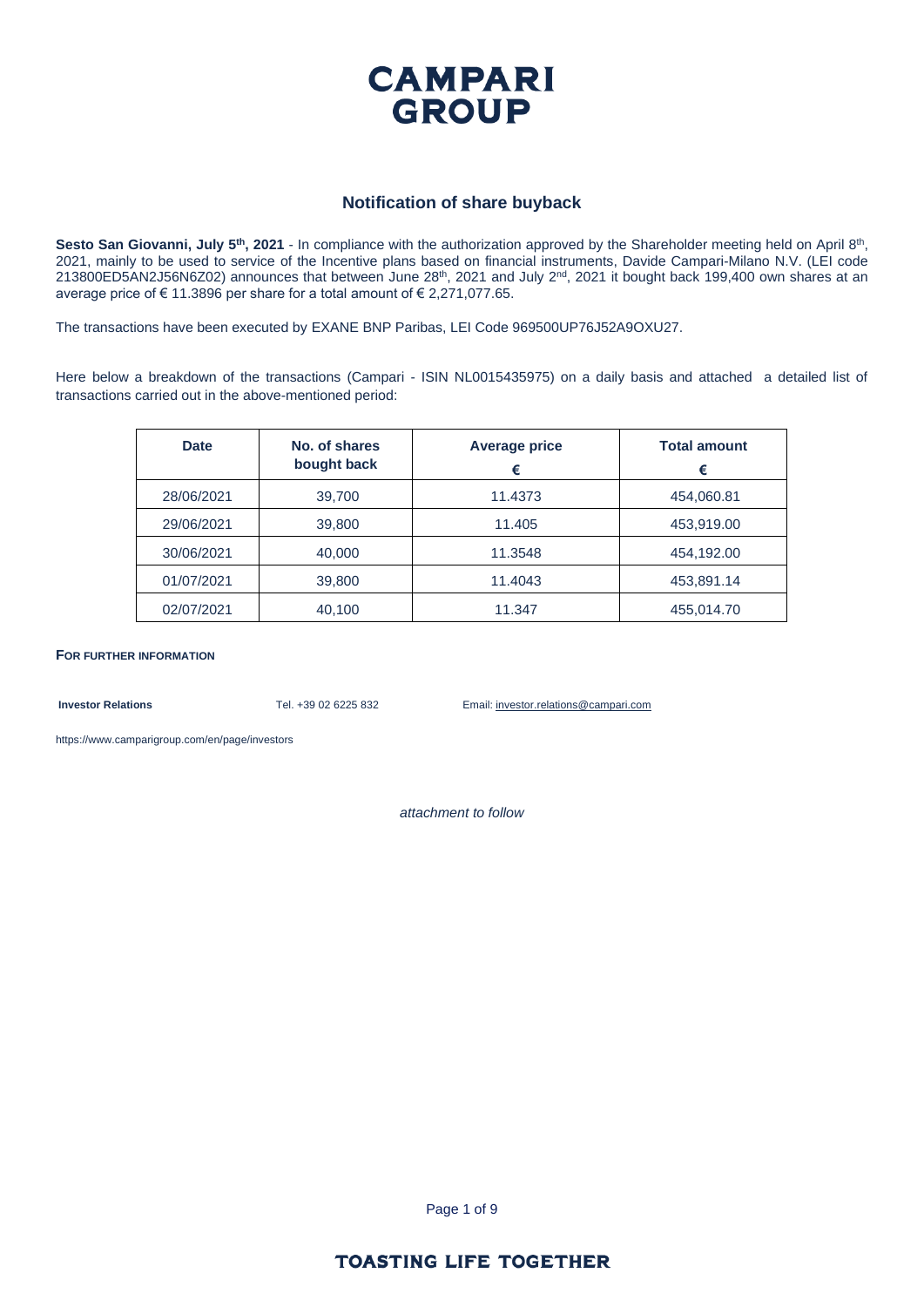# **CAMPARI** GROUP

| 07:08:19<br>28/06/2021<br>11,45<br><b>EUR</b><br><b>CEUX</b><br><b>UTC</b><br>283<br><b>UTC</b><br>200<br><b>EUR</b><br><b>CEUX</b><br>28/06/2021<br>07:08:19<br>11,45<br><b>UTC</b><br>200<br><b>EUR</b><br><b>CEUX</b><br>28/06/2021<br>07:08:19<br>11,45<br>219<br><b>EUR</b><br><b>CEUX</b><br>28/06/2021<br>07:08:19<br><b>UTC</b><br>11,45<br>300<br>11,45<br><b>EUR</b><br><b>CEUX</b><br>28/06/2021<br>07:08:19<br><b>UTC</b><br>778<br>11,44<br><b>EUR</b><br>28/06/2021<br>07:09:14<br><b>UTC</b><br><b>MTAA</b><br><b>UTC</b><br>860<br>11,43<br><b>EUR</b><br>28/06/2021<br>07:18:48<br><b>MTAA</b><br>399<br>07:26:21<br><b>UTC</b><br>11,43<br><b>EUR</b><br><b>MTAA</b><br>28/06/2021<br>594<br>11,43<br>07:28:54<br><b>UTC</b><br><b>EUR</b><br><b>MTAA</b><br>28/06/2021<br>11,44<br><b>EUR</b><br>28/06/2021<br>07:34:37<br><b>UTC</b><br>1.028<br><b>MTAA</b><br><b>UTC</b><br>11,45<br><b>EUR</b><br>28/06/2021<br>07:42:18<br>1.015<br><b>MTAA</b><br><b>UTC</b><br><b>EUR</b><br>07:53:30<br>1.117<br>11,47<br><b>MTAA</b><br>28/06/2021<br><b>UTC</b><br>11,45<br><b>EUR</b><br>28/06/2021<br>08:06:33<br>789<br><b>MTAA</b><br><b>UTC</b><br>83<br>11,43<br><b>EUR</b><br>28/06/2021<br>08:23:57<br><b>MTAA</b><br><b>UTC</b><br>121<br><b>EUR</b><br>08:23:57<br>11,43<br><b>MTAA</b><br>28/06/2021<br><b>UTC</b><br>700<br>11,43<br><b>EUR</b><br>28/06/2021<br>08:23:57<br><b>MTAA</b><br><b>UTC</b><br>150<br>11,43<br><b>EUR</b><br>28/06/2021<br>08:23:57<br><b>MTAA</b><br><b>UTC</b><br>1.112<br>11,43<br><b>EUR</b><br>28/06/2021<br>08:23:57<br><b>MTAA</b><br><b>UTC</b><br>11,46<br><b>EUR</b><br>28/06/2021<br>08:52:16<br>1.350<br><b>CEUX</b><br><b>UTC</b><br><b>EUR</b><br>28/06/2021<br>08:52:16<br>437<br>11,46<br><b>CEUX</b><br><b>UTC</b><br>894<br><b>EUR</b><br>28/06/2021<br>09:16:01<br>11,46<br><b>MTAA</b><br><b>UTC</b><br>132<br>11,46<br><b>EUR</b><br>28/06/2021<br>09:31:31<br><b>CEUX</b><br><b>UTC</b><br>152<br>11,46<br><b>EUR</b><br>28/06/2021<br>09:31:31<br><b>CEUX</b><br>552<br><b>UTC</b><br>28/06/2021<br>09:31:31<br>11,46<br><b>EUR</b><br><b>CEUX</b><br><b>UTC</b><br>184<br>28/06/2021<br>09:31:31<br>11,46<br><b>EUR</b><br><b>CEUX</b><br><b>UTC</b><br>132<br>28/06/2021<br>09:31:31<br>11,46<br><b>EUR</b><br><b>MTAA</b><br><b>UTC</b><br>593<br>11,46<br><b>EUR</b><br><b>MTAA</b><br>28/06/2021<br>09:52:17<br><b>UTC</b><br>300<br>28/06/2021<br>10:00:04<br>11,46<br><b>EUR</b><br><b>CEUX</b><br><b>UTC</b><br>10:00:04<br>209<br>11,46<br><b>EUR</b><br><b>CEUX</b><br>28/06/2021<br><b>UTC</b><br>28/06/2021<br>10:00:04<br>290<br>11,46<br><b>EUR</b><br><b>TQEX</b><br><b>UTC</b><br>28/06/2021<br>10:00:04<br>100<br>11,46<br><b>EUR</b><br><b>TQEX</b><br>10:00:30<br><b>UTC</b><br>126<br><b>EUR</b><br><b>CEUX</b><br>28/06/2021<br>11,46<br>10:00:30<br><b>UTC</b><br>143<br><b>EUR</b><br><b>CEUX</b><br>28/06/2021<br>11,46 | <b>Transaction</b><br><b>Date</b> | <b>Transaction</b><br><b>Time</b> | <b>Time Zone</b> | <b>Volume</b> | <b>Price</b> | <b>Currency</b> | <b>Platform</b><br>Code |
|----------------------------------------------------------------------------------------------------------------------------------------------------------------------------------------------------------------------------------------------------------------------------------------------------------------------------------------------------------------------------------------------------------------------------------------------------------------------------------------------------------------------------------------------------------------------------------------------------------------------------------------------------------------------------------------------------------------------------------------------------------------------------------------------------------------------------------------------------------------------------------------------------------------------------------------------------------------------------------------------------------------------------------------------------------------------------------------------------------------------------------------------------------------------------------------------------------------------------------------------------------------------------------------------------------------------------------------------------------------------------------------------------------------------------------------------------------------------------------------------------------------------------------------------------------------------------------------------------------------------------------------------------------------------------------------------------------------------------------------------------------------------------------------------------------------------------------------------------------------------------------------------------------------------------------------------------------------------------------------------------------------------------------------------------------------------------------------------------------------------------------------------------------------------------------------------------------------------------------------------------------------------------------------------------------------------------------------------------------------------------------------------------------------------------------------------------------------------------------------------------------------------------------------------------------------------------------------------------------------------------------------------------------------------------------------------------------------------------------------------------------------------------------------------------------------------------------------------------------------------------------------------------------------------------|-----------------------------------|-----------------------------------|------------------|---------------|--------------|-----------------|-------------------------|
|                                                                                                                                                                                                                                                                                                                                                                                                                                                                                                                                                                                                                                                                                                                                                                                                                                                                                                                                                                                                                                                                                                                                                                                                                                                                                                                                                                                                                                                                                                                                                                                                                                                                                                                                                                                                                                                                                                                                                                                                                                                                                                                                                                                                                                                                                                                                                                                                                                                                                                                                                                                                                                                                                                                                                                                                                                                                                                                            |                                   |                                   |                  |               |              |                 |                         |
|                                                                                                                                                                                                                                                                                                                                                                                                                                                                                                                                                                                                                                                                                                                                                                                                                                                                                                                                                                                                                                                                                                                                                                                                                                                                                                                                                                                                                                                                                                                                                                                                                                                                                                                                                                                                                                                                                                                                                                                                                                                                                                                                                                                                                                                                                                                                                                                                                                                                                                                                                                                                                                                                                                                                                                                                                                                                                                                            |                                   |                                   |                  |               |              |                 |                         |
|                                                                                                                                                                                                                                                                                                                                                                                                                                                                                                                                                                                                                                                                                                                                                                                                                                                                                                                                                                                                                                                                                                                                                                                                                                                                                                                                                                                                                                                                                                                                                                                                                                                                                                                                                                                                                                                                                                                                                                                                                                                                                                                                                                                                                                                                                                                                                                                                                                                                                                                                                                                                                                                                                                                                                                                                                                                                                                                            |                                   |                                   |                  |               |              |                 |                         |
|                                                                                                                                                                                                                                                                                                                                                                                                                                                                                                                                                                                                                                                                                                                                                                                                                                                                                                                                                                                                                                                                                                                                                                                                                                                                                                                                                                                                                                                                                                                                                                                                                                                                                                                                                                                                                                                                                                                                                                                                                                                                                                                                                                                                                                                                                                                                                                                                                                                                                                                                                                                                                                                                                                                                                                                                                                                                                                                            |                                   |                                   |                  |               |              |                 |                         |
|                                                                                                                                                                                                                                                                                                                                                                                                                                                                                                                                                                                                                                                                                                                                                                                                                                                                                                                                                                                                                                                                                                                                                                                                                                                                                                                                                                                                                                                                                                                                                                                                                                                                                                                                                                                                                                                                                                                                                                                                                                                                                                                                                                                                                                                                                                                                                                                                                                                                                                                                                                                                                                                                                                                                                                                                                                                                                                                            |                                   |                                   |                  |               |              |                 |                         |
|                                                                                                                                                                                                                                                                                                                                                                                                                                                                                                                                                                                                                                                                                                                                                                                                                                                                                                                                                                                                                                                                                                                                                                                                                                                                                                                                                                                                                                                                                                                                                                                                                                                                                                                                                                                                                                                                                                                                                                                                                                                                                                                                                                                                                                                                                                                                                                                                                                                                                                                                                                                                                                                                                                                                                                                                                                                                                                                            |                                   |                                   |                  |               |              |                 |                         |
|                                                                                                                                                                                                                                                                                                                                                                                                                                                                                                                                                                                                                                                                                                                                                                                                                                                                                                                                                                                                                                                                                                                                                                                                                                                                                                                                                                                                                                                                                                                                                                                                                                                                                                                                                                                                                                                                                                                                                                                                                                                                                                                                                                                                                                                                                                                                                                                                                                                                                                                                                                                                                                                                                                                                                                                                                                                                                                                            |                                   |                                   |                  |               |              |                 |                         |
|                                                                                                                                                                                                                                                                                                                                                                                                                                                                                                                                                                                                                                                                                                                                                                                                                                                                                                                                                                                                                                                                                                                                                                                                                                                                                                                                                                                                                                                                                                                                                                                                                                                                                                                                                                                                                                                                                                                                                                                                                                                                                                                                                                                                                                                                                                                                                                                                                                                                                                                                                                                                                                                                                                                                                                                                                                                                                                                            |                                   |                                   |                  |               |              |                 |                         |
|                                                                                                                                                                                                                                                                                                                                                                                                                                                                                                                                                                                                                                                                                                                                                                                                                                                                                                                                                                                                                                                                                                                                                                                                                                                                                                                                                                                                                                                                                                                                                                                                                                                                                                                                                                                                                                                                                                                                                                                                                                                                                                                                                                                                                                                                                                                                                                                                                                                                                                                                                                                                                                                                                                                                                                                                                                                                                                                            |                                   |                                   |                  |               |              |                 |                         |
|                                                                                                                                                                                                                                                                                                                                                                                                                                                                                                                                                                                                                                                                                                                                                                                                                                                                                                                                                                                                                                                                                                                                                                                                                                                                                                                                                                                                                                                                                                                                                                                                                                                                                                                                                                                                                                                                                                                                                                                                                                                                                                                                                                                                                                                                                                                                                                                                                                                                                                                                                                                                                                                                                                                                                                                                                                                                                                                            |                                   |                                   |                  |               |              |                 |                         |
|                                                                                                                                                                                                                                                                                                                                                                                                                                                                                                                                                                                                                                                                                                                                                                                                                                                                                                                                                                                                                                                                                                                                                                                                                                                                                                                                                                                                                                                                                                                                                                                                                                                                                                                                                                                                                                                                                                                                                                                                                                                                                                                                                                                                                                                                                                                                                                                                                                                                                                                                                                                                                                                                                                                                                                                                                                                                                                                            |                                   |                                   |                  |               |              |                 |                         |
|                                                                                                                                                                                                                                                                                                                                                                                                                                                                                                                                                                                                                                                                                                                                                                                                                                                                                                                                                                                                                                                                                                                                                                                                                                                                                                                                                                                                                                                                                                                                                                                                                                                                                                                                                                                                                                                                                                                                                                                                                                                                                                                                                                                                                                                                                                                                                                                                                                                                                                                                                                                                                                                                                                                                                                                                                                                                                                                            |                                   |                                   |                  |               |              |                 |                         |
|                                                                                                                                                                                                                                                                                                                                                                                                                                                                                                                                                                                                                                                                                                                                                                                                                                                                                                                                                                                                                                                                                                                                                                                                                                                                                                                                                                                                                                                                                                                                                                                                                                                                                                                                                                                                                                                                                                                                                                                                                                                                                                                                                                                                                                                                                                                                                                                                                                                                                                                                                                                                                                                                                                                                                                                                                                                                                                                            |                                   |                                   |                  |               |              |                 |                         |
|                                                                                                                                                                                                                                                                                                                                                                                                                                                                                                                                                                                                                                                                                                                                                                                                                                                                                                                                                                                                                                                                                                                                                                                                                                                                                                                                                                                                                                                                                                                                                                                                                                                                                                                                                                                                                                                                                                                                                                                                                                                                                                                                                                                                                                                                                                                                                                                                                                                                                                                                                                                                                                                                                                                                                                                                                                                                                                                            |                                   |                                   |                  |               |              |                 |                         |
|                                                                                                                                                                                                                                                                                                                                                                                                                                                                                                                                                                                                                                                                                                                                                                                                                                                                                                                                                                                                                                                                                                                                                                                                                                                                                                                                                                                                                                                                                                                                                                                                                                                                                                                                                                                                                                                                                                                                                                                                                                                                                                                                                                                                                                                                                                                                                                                                                                                                                                                                                                                                                                                                                                                                                                                                                                                                                                                            |                                   |                                   |                  |               |              |                 |                         |
|                                                                                                                                                                                                                                                                                                                                                                                                                                                                                                                                                                                                                                                                                                                                                                                                                                                                                                                                                                                                                                                                                                                                                                                                                                                                                                                                                                                                                                                                                                                                                                                                                                                                                                                                                                                                                                                                                                                                                                                                                                                                                                                                                                                                                                                                                                                                                                                                                                                                                                                                                                                                                                                                                                                                                                                                                                                                                                                            |                                   |                                   |                  |               |              |                 |                         |
|                                                                                                                                                                                                                                                                                                                                                                                                                                                                                                                                                                                                                                                                                                                                                                                                                                                                                                                                                                                                                                                                                                                                                                                                                                                                                                                                                                                                                                                                                                                                                                                                                                                                                                                                                                                                                                                                                                                                                                                                                                                                                                                                                                                                                                                                                                                                                                                                                                                                                                                                                                                                                                                                                                                                                                                                                                                                                                                            |                                   |                                   |                  |               |              |                 |                         |
|                                                                                                                                                                                                                                                                                                                                                                                                                                                                                                                                                                                                                                                                                                                                                                                                                                                                                                                                                                                                                                                                                                                                                                                                                                                                                                                                                                                                                                                                                                                                                                                                                                                                                                                                                                                                                                                                                                                                                                                                                                                                                                                                                                                                                                                                                                                                                                                                                                                                                                                                                                                                                                                                                                                                                                                                                                                                                                                            |                                   |                                   |                  |               |              |                 |                         |
|                                                                                                                                                                                                                                                                                                                                                                                                                                                                                                                                                                                                                                                                                                                                                                                                                                                                                                                                                                                                                                                                                                                                                                                                                                                                                                                                                                                                                                                                                                                                                                                                                                                                                                                                                                                                                                                                                                                                                                                                                                                                                                                                                                                                                                                                                                                                                                                                                                                                                                                                                                                                                                                                                                                                                                                                                                                                                                                            |                                   |                                   |                  |               |              |                 |                         |
|                                                                                                                                                                                                                                                                                                                                                                                                                                                                                                                                                                                                                                                                                                                                                                                                                                                                                                                                                                                                                                                                                                                                                                                                                                                                                                                                                                                                                                                                                                                                                                                                                                                                                                                                                                                                                                                                                                                                                                                                                                                                                                                                                                                                                                                                                                                                                                                                                                                                                                                                                                                                                                                                                                                                                                                                                                                                                                                            |                                   |                                   |                  |               |              |                 |                         |
|                                                                                                                                                                                                                                                                                                                                                                                                                                                                                                                                                                                                                                                                                                                                                                                                                                                                                                                                                                                                                                                                                                                                                                                                                                                                                                                                                                                                                                                                                                                                                                                                                                                                                                                                                                                                                                                                                                                                                                                                                                                                                                                                                                                                                                                                                                                                                                                                                                                                                                                                                                                                                                                                                                                                                                                                                                                                                                                            |                                   |                                   |                  |               |              |                 |                         |
|                                                                                                                                                                                                                                                                                                                                                                                                                                                                                                                                                                                                                                                                                                                                                                                                                                                                                                                                                                                                                                                                                                                                                                                                                                                                                                                                                                                                                                                                                                                                                                                                                                                                                                                                                                                                                                                                                                                                                                                                                                                                                                                                                                                                                                                                                                                                                                                                                                                                                                                                                                                                                                                                                                                                                                                                                                                                                                                            |                                   |                                   |                  |               |              |                 |                         |
|                                                                                                                                                                                                                                                                                                                                                                                                                                                                                                                                                                                                                                                                                                                                                                                                                                                                                                                                                                                                                                                                                                                                                                                                                                                                                                                                                                                                                                                                                                                                                                                                                                                                                                                                                                                                                                                                                                                                                                                                                                                                                                                                                                                                                                                                                                                                                                                                                                                                                                                                                                                                                                                                                                                                                                                                                                                                                                                            |                                   |                                   |                  |               |              |                 |                         |
|                                                                                                                                                                                                                                                                                                                                                                                                                                                                                                                                                                                                                                                                                                                                                                                                                                                                                                                                                                                                                                                                                                                                                                                                                                                                                                                                                                                                                                                                                                                                                                                                                                                                                                                                                                                                                                                                                                                                                                                                                                                                                                                                                                                                                                                                                                                                                                                                                                                                                                                                                                                                                                                                                                                                                                                                                                                                                                                            |                                   |                                   |                  |               |              |                 |                         |
|                                                                                                                                                                                                                                                                                                                                                                                                                                                                                                                                                                                                                                                                                                                                                                                                                                                                                                                                                                                                                                                                                                                                                                                                                                                                                                                                                                                                                                                                                                                                                                                                                                                                                                                                                                                                                                                                                                                                                                                                                                                                                                                                                                                                                                                                                                                                                                                                                                                                                                                                                                                                                                                                                                                                                                                                                                                                                                                            |                                   |                                   |                  |               |              |                 |                         |
|                                                                                                                                                                                                                                                                                                                                                                                                                                                                                                                                                                                                                                                                                                                                                                                                                                                                                                                                                                                                                                                                                                                                                                                                                                                                                                                                                                                                                                                                                                                                                                                                                                                                                                                                                                                                                                                                                                                                                                                                                                                                                                                                                                                                                                                                                                                                                                                                                                                                                                                                                                                                                                                                                                                                                                                                                                                                                                                            |                                   |                                   |                  |               |              |                 |                         |
|                                                                                                                                                                                                                                                                                                                                                                                                                                                                                                                                                                                                                                                                                                                                                                                                                                                                                                                                                                                                                                                                                                                                                                                                                                                                                                                                                                                                                                                                                                                                                                                                                                                                                                                                                                                                                                                                                                                                                                                                                                                                                                                                                                                                                                                                                                                                                                                                                                                                                                                                                                                                                                                                                                                                                                                                                                                                                                                            |                                   |                                   |                  |               |              |                 |                         |
|                                                                                                                                                                                                                                                                                                                                                                                                                                                                                                                                                                                                                                                                                                                                                                                                                                                                                                                                                                                                                                                                                                                                                                                                                                                                                                                                                                                                                                                                                                                                                                                                                                                                                                                                                                                                                                                                                                                                                                                                                                                                                                                                                                                                                                                                                                                                                                                                                                                                                                                                                                                                                                                                                                                                                                                                                                                                                                                            |                                   |                                   |                  |               |              |                 |                         |
|                                                                                                                                                                                                                                                                                                                                                                                                                                                                                                                                                                                                                                                                                                                                                                                                                                                                                                                                                                                                                                                                                                                                                                                                                                                                                                                                                                                                                                                                                                                                                                                                                                                                                                                                                                                                                                                                                                                                                                                                                                                                                                                                                                                                                                                                                                                                                                                                                                                                                                                                                                                                                                                                                                                                                                                                                                                                                                                            |                                   |                                   |                  |               |              |                 |                         |
|                                                                                                                                                                                                                                                                                                                                                                                                                                                                                                                                                                                                                                                                                                                                                                                                                                                                                                                                                                                                                                                                                                                                                                                                                                                                                                                                                                                                                                                                                                                                                                                                                                                                                                                                                                                                                                                                                                                                                                                                                                                                                                                                                                                                                                                                                                                                                                                                                                                                                                                                                                                                                                                                                                                                                                                                                                                                                                                            |                                   |                                   |                  |               |              |                 |                         |
|                                                                                                                                                                                                                                                                                                                                                                                                                                                                                                                                                                                                                                                                                                                                                                                                                                                                                                                                                                                                                                                                                                                                                                                                                                                                                                                                                                                                                                                                                                                                                                                                                                                                                                                                                                                                                                                                                                                                                                                                                                                                                                                                                                                                                                                                                                                                                                                                                                                                                                                                                                                                                                                                                                                                                                                                                                                                                                                            |                                   |                                   |                  |               |              |                 |                         |
|                                                                                                                                                                                                                                                                                                                                                                                                                                                                                                                                                                                                                                                                                                                                                                                                                                                                                                                                                                                                                                                                                                                                                                                                                                                                                                                                                                                                                                                                                                                                                                                                                                                                                                                                                                                                                                                                                                                                                                                                                                                                                                                                                                                                                                                                                                                                                                                                                                                                                                                                                                                                                                                                                                                                                                                                                                                                                                                            |                                   |                                   |                  |               |              |                 |                         |
|                                                                                                                                                                                                                                                                                                                                                                                                                                                                                                                                                                                                                                                                                                                                                                                                                                                                                                                                                                                                                                                                                                                                                                                                                                                                                                                                                                                                                                                                                                                                                                                                                                                                                                                                                                                                                                                                                                                                                                                                                                                                                                                                                                                                                                                                                                                                                                                                                                                                                                                                                                                                                                                                                                                                                                                                                                                                                                                            |                                   |                                   |                  |               |              |                 |                         |
|                                                                                                                                                                                                                                                                                                                                                                                                                                                                                                                                                                                                                                                                                                                                                                                                                                                                                                                                                                                                                                                                                                                                                                                                                                                                                                                                                                                                                                                                                                                                                                                                                                                                                                                                                                                                                                                                                                                                                                                                                                                                                                                                                                                                                                                                                                                                                                                                                                                                                                                                                                                                                                                                                                                                                                                                                                                                                                                            |                                   |                                   |                  |               |              |                 |                         |
| 28/06/2021<br>10:00:30<br><b>UTC</b><br>100<br>11,46<br><b>EUR</b><br><b>CEUX</b>                                                                                                                                                                                                                                                                                                                                                                                                                                                                                                                                                                                                                                                                                                                                                                                                                                                                                                                                                                                                                                                                                                                                                                                                                                                                                                                                                                                                                                                                                                                                                                                                                                                                                                                                                                                                                                                                                                                                                                                                                                                                                                                                                                                                                                                                                                                                                                                                                                                                                                                                                                                                                                                                                                                                                                                                                                          |                                   |                                   |                  |               |              |                 |                         |
| 380<br><b>EUR</b><br>28/06/2021<br>10:16:37<br><b>UTC</b><br>11,45<br><b>MTAA</b>                                                                                                                                                                                                                                                                                                                                                                                                                                                                                                                                                                                                                                                                                                                                                                                                                                                                                                                                                                                                                                                                                                                                                                                                                                                                                                                                                                                                                                                                                                                                                                                                                                                                                                                                                                                                                                                                                                                                                                                                                                                                                                                                                                                                                                                                                                                                                                                                                                                                                                                                                                                                                                                                                                                                                                                                                                          |                                   |                                   |                  |               |              |                 |                         |
| <b>UTC</b><br>309<br>11,45<br><b>EUR</b><br><b>MTAA</b><br>28/06/2021<br>10:16:37                                                                                                                                                                                                                                                                                                                                                                                                                                                                                                                                                                                                                                                                                                                                                                                                                                                                                                                                                                                                                                                                                                                                                                                                                                                                                                                                                                                                                                                                                                                                                                                                                                                                                                                                                                                                                                                                                                                                                                                                                                                                                                                                                                                                                                                                                                                                                                                                                                                                                                                                                                                                                                                                                                                                                                                                                                          |                                   |                                   |                  |               |              |                 |                         |
| 28/06/2021<br>10:22:51<br><b>UTC</b><br>272<br>11,43<br><b>EUR</b><br><b>CEUX</b>                                                                                                                                                                                                                                                                                                                                                                                                                                                                                                                                                                                                                                                                                                                                                                                                                                                                                                                                                                                                                                                                                                                                                                                                                                                                                                                                                                                                                                                                                                                                                                                                                                                                                                                                                                                                                                                                                                                                                                                                                                                                                                                                                                                                                                                                                                                                                                                                                                                                                                                                                                                                                                                                                                                                                                                                                                          |                                   |                                   |                  |               |              |                 |                         |
| 25<br><b>UTC</b><br><b>EUR</b><br>28/06/2021<br>10:22:51<br>11,43<br><b>CEUX</b>                                                                                                                                                                                                                                                                                                                                                                                                                                                                                                                                                                                                                                                                                                                                                                                                                                                                                                                                                                                                                                                                                                                                                                                                                                                                                                                                                                                                                                                                                                                                                                                                                                                                                                                                                                                                                                                                                                                                                                                                                                                                                                                                                                                                                                                                                                                                                                                                                                                                                                                                                                                                                                                                                                                                                                                                                                           |                                   |                                   |                  |               |              |                 |                         |
| 813<br><b>UTC</b><br><b>EUR</b><br><b>MTAA</b><br>28/06/2021<br>10:22:51<br>11,43<br><b>UTC</b><br>1.071<br><b>EUR</b><br>28/06/2021<br>10:44:37                                                                                                                                                                                                                                                                                                                                                                                                                                                                                                                                                                                                                                                                                                                                                                                                                                                                                                                                                                                                                                                                                                                                                                                                                                                                                                                                                                                                                                                                                                                                                                                                                                                                                                                                                                                                                                                                                                                                                                                                                                                                                                                                                                                                                                                                                                                                                                                                                                                                                                                                                                                                                                                                                                                                                                           |                                   |                                   |                  |               |              |                 |                         |
| 11,44<br><b>MTAA</b>                                                                                                                                                                                                                                                                                                                                                                                                                                                                                                                                                                                                                                                                                                                                                                                                                                                                                                                                                                                                                                                                                                                                                                                                                                                                                                                                                                                                                                                                                                                                                                                                                                                                                                                                                                                                                                                                                                                                                                                                                                                                                                                                                                                                                                                                                                                                                                                                                                                                                                                                                                                                                                                                                                                                                                                                                                                                                                       |                                   |                                   |                  |               |              |                 |                         |
| 11:13:17<br><b>UTC</b><br>814<br>11,44<br><b>EUR</b><br><b>MTAA</b><br>28/06/2021                                                                                                                                                                                                                                                                                                                                                                                                                                                                                                                                                                                                                                                                                                                                                                                                                                                                                                                                                                                                                                                                                                                                                                                                                                                                                                                                                                                                                                                                                                                                                                                                                                                                                                                                                                                                                                                                                                                                                                                                                                                                                                                                                                                                                                                                                                                                                                                                                                                                                                                                                                                                                                                                                                                                                                                                                                          |                                   |                                   |                  |               |              |                 |                         |
| 11:41:14<br><b>UTC</b><br>982<br>11,45<br><b>EUR</b><br><b>CEUX</b><br>28/06/2021                                                                                                                                                                                                                                                                                                                                                                                                                                                                                                                                                                                                                                                                                                                                                                                                                                                                                                                                                                                                                                                                                                                                                                                                                                                                                                                                                                                                                                                                                                                                                                                                                                                                                                                                                                                                                                                                                                                                                                                                                                                                                                                                                                                                                                                                                                                                                                                                                                                                                                                                                                                                                                                                                                                                                                                                                                          |                                   |                                   |                  |               |              |                 |                         |
| 715<br><b>EUR</b><br>28/06/2021<br>11:47:41<br><b>UTC</b><br>11,44<br><b>MTAA</b>                                                                                                                                                                                                                                                                                                                                                                                                                                                                                                                                                                                                                                                                                                                                                                                                                                                                                                                                                                                                                                                                                                                                                                                                                                                                                                                                                                                                                                                                                                                                                                                                                                                                                                                                                                                                                                                                                                                                                                                                                                                                                                                                                                                                                                                                                                                                                                                                                                                                                                                                                                                                                                                                                                                                                                                                                                          |                                   |                                   |                  |               |              |                 |                         |
| 80<br><b>UTC</b><br><b>EUR</b><br><b>CEUX</b><br>28/06/2021<br>12:14:37<br>11,45                                                                                                                                                                                                                                                                                                                                                                                                                                                                                                                                                                                                                                                                                                                                                                                                                                                                                                                                                                                                                                                                                                                                                                                                                                                                                                                                                                                                                                                                                                                                                                                                                                                                                                                                                                                                                                                                                                                                                                                                                                                                                                                                                                                                                                                                                                                                                                                                                                                                                                                                                                                                                                                                                                                                                                                                                                           |                                   |                                   |                  |               |              |                 |                         |
| <b>UTC</b><br>139<br><b>EUR</b><br><b>CEUX</b><br>28/06/2021<br>12:14:37<br>11,45                                                                                                                                                                                                                                                                                                                                                                                                                                                                                                                                                                                                                                                                                                                                                                                                                                                                                                                                                                                                                                                                                                                                                                                                                                                                                                                                                                                                                                                                                                                                                                                                                                                                                                                                                                                                                                                                                                                                                                                                                                                                                                                                                                                                                                                                                                                                                                                                                                                                                                                                                                                                                                                                                                                                                                                                                                          |                                   |                                   |                  |               |              |                 |                         |
| 12:14:37<br><b>UTC</b><br>241<br><b>EUR</b><br><b>CEUX</b><br>28/06/2021<br>11,45                                                                                                                                                                                                                                                                                                                                                                                                                                                                                                                                                                                                                                                                                                                                                                                                                                                                                                                                                                                                                                                                                                                                                                                                                                                                                                                                                                                                                                                                                                                                                                                                                                                                                                                                                                                                                                                                                                                                                                                                                                                                                                                                                                                                                                                                                                                                                                                                                                                                                                                                                                                                                                                                                                                                                                                                                                          |                                   |                                   |                  |               |              |                 |                         |
| 387<br>12:14:37<br><b>UTC</b><br>11,45<br><b>EUR</b><br><b>MTAA</b><br>28/06/2021                                                                                                                                                                                                                                                                                                                                                                                                                                                                                                                                                                                                                                                                                                                                                                                                                                                                                                                                                                                                                                                                                                                                                                                                                                                                                                                                                                                                                                                                                                                                                                                                                                                                                                                                                                                                                                                                                                                                                                                                                                                                                                                                                                                                                                                                                                                                                                                                                                                                                                                                                                                                                                                                                                                                                                                                                                          |                                   |                                   |                  |               |              |                 |                         |
| <b>UTC</b><br>69<br>11,45<br><b>EUR</b><br>28/06/2021<br>12:14:37<br>MTAA<br>181                                                                                                                                                                                                                                                                                                                                                                                                                                                                                                                                                                                                                                                                                                                                                                                                                                                                                                                                                                                                                                                                                                                                                                                                                                                                                                                                                                                                                                                                                                                                                                                                                                                                                                                                                                                                                                                                                                                                                                                                                                                                                                                                                                                                                                                                                                                                                                                                                                                                                                                                                                                                                                                                                                                                                                                                                                           |                                   |                                   |                  |               |              |                 |                         |
| <b>UTC</b><br><b>EUR</b><br>28/06/2021<br>12:14:37<br>11,45<br>MTAA<br>229<br><b>EUR</b><br>28/06/2021                                                                                                                                                                                                                                                                                                                                                                                                                                                                                                                                                                                                                                                                                                                                                                                                                                                                                                                                                                                                                                                                                                                                                                                                                                                                                                                                                                                                                                                                                                                                                                                                                                                                                                                                                                                                                                                                                                                                                                                                                                                                                                                                                                                                                                                                                                                                                                                                                                                                                                                                                                                                                                                                                                                                                                                                                     |                                   |                                   |                  |               |              |                 |                         |
| 12:14:37<br><b>UTC</b><br>11,45<br><b>MTAA</b><br><b>EUR</b><br><b>UTC</b><br>302                                                                                                                                                                                                                                                                                                                                                                                                                                                                                                                                                                                                                                                                                                                                                                                                                                                                                                                                                                                                                                                                                                                                                                                                                                                                                                                                                                                                                                                                                                                                                                                                                                                                                                                                                                                                                                                                                                                                                                                                                                                                                                                                                                                                                                                                                                                                                                                                                                                                                                                                                                                                                                                                                                                                                                                                                                          |                                   |                                   |                  |               |              |                 |                         |
| 11,45<br>28/06/2021<br>12:14:37<br><b>MTAA</b><br>119<br>28/06/2021<br><b>UTC</b><br><b>EUR</b><br><b>MTAA</b><br>12:15:01<br>11,45                                                                                                                                                                                                                                                                                                                                                                                                                                                                                                                                                                                                                                                                                                                                                                                                                                                                                                                                                                                                                                                                                                                                                                                                                                                                                                                                                                                                                                                                                                                                                                                                                                                                                                                                                                                                                                                                                                                                                                                                                                                                                                                                                                                                                                                                                                                                                                                                                                                                                                                                                                                                                                                                                                                                                                                        |                                   |                                   |                  |               |              |                 |                         |
| <b>EUR</b><br>28/06/2021<br>12:31:55<br><b>UTC</b><br>891<br>11,45<br><b>MTAA</b>                                                                                                                                                                                                                                                                                                                                                                                                                                                                                                                                                                                                                                                                                                                                                                                                                                                                                                                                                                                                                                                                                                                                                                                                                                                                                                                                                                                                                                                                                                                                                                                                                                                                                                                                                                                                                                                                                                                                                                                                                                                                                                                                                                                                                                                                                                                                                                                                                                                                                                                                                                                                                                                                                                                                                                                                                                          |                                   |                                   |                  |               |              |                 |                         |

Page 2 of 9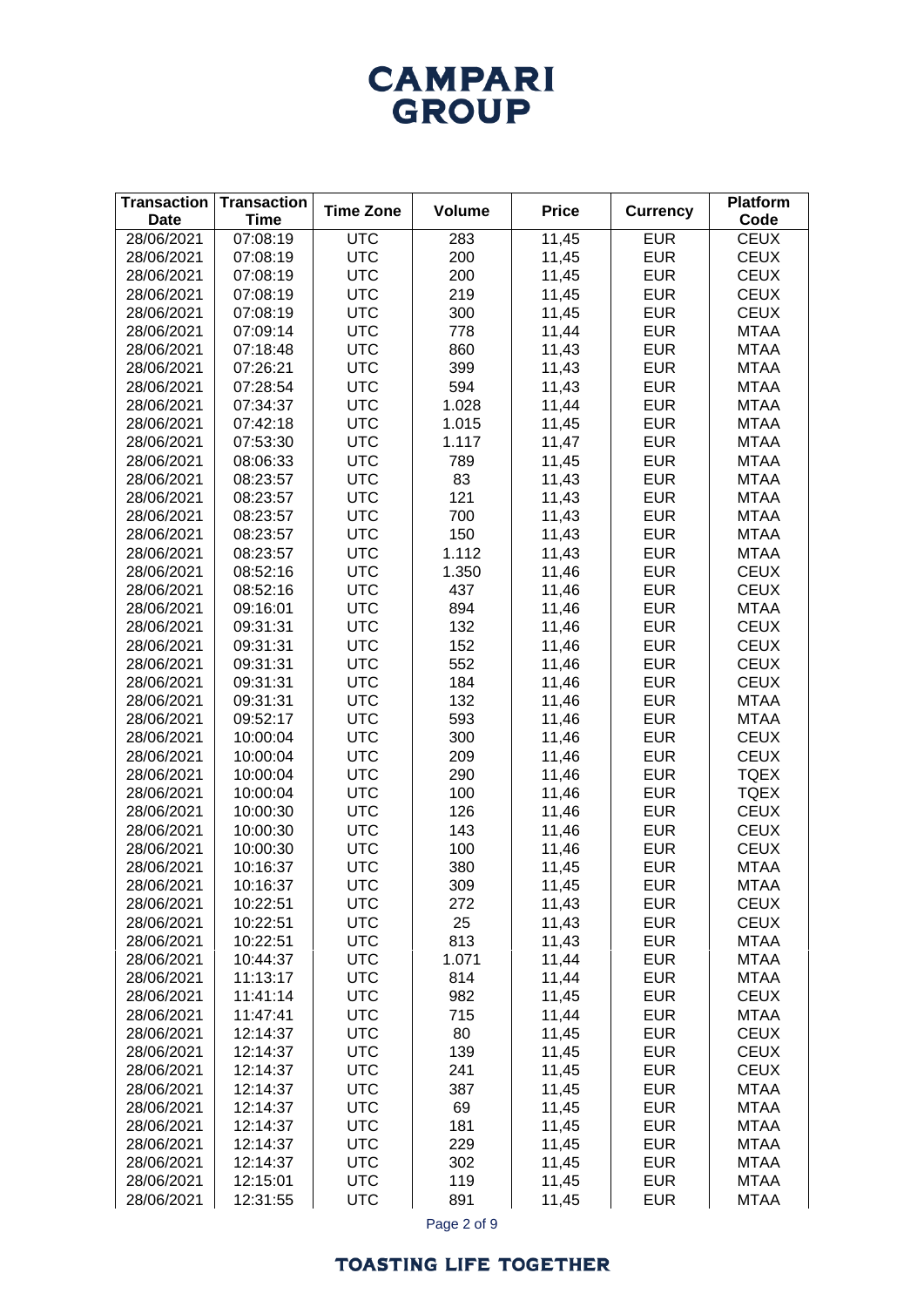### **TOASTING LIFE TOGETHER**

| 28/06/2021 | 12:46:31 | <b>UTC</b> | 359                     | 11,45 | <b>EUR</b> | <b>MTAA</b> |
|------------|----------|------------|-------------------------|-------|------------|-------------|
|            |          |            |                         |       |            |             |
| 28/06/2021 | 12:46:31 | <b>UTC</b> | 410                     | 11,45 | <b>EUR</b> | <b>MTAA</b> |
| 28/06/2021 | 13:08:36 | <b>UTC</b> | 717                     | 11,45 | <b>EUR</b> | <b>MTAA</b> |
| 28/06/2021 | 13:13:53 | <b>UTC</b> | 649                     | 11,45 | <b>EUR</b> | <b>MTAA</b> |
| 28/06/2021 | 13:29:15 | <b>UTC</b> | 221                     | 11,45 | <b>EUR</b> | <b>CEUX</b> |
| 28/06/2021 | 13:29:15 | <b>UTC</b> | 207                     | 11,45 | <b>EUR</b> | <b>CEUX</b> |
| 28/06/2021 | 13:29:15 | <b>UTC</b> | 208                     | 11,45 | <b>EUR</b> | <b>CEUX</b> |
| 28/06/2021 | 13:29:15 | <b>UTC</b> | 214                     | 11,45 | <b>EUR</b> | <b>CEUX</b> |
| 28/06/2021 | 13:29:15 | <b>UTC</b> | 229                     | 11,45 | <b>EUR</b> | <b>MTAA</b> |
| 28/06/2021 | 13:29:15 | <b>UTC</b> | 3                       | 11,45 | <b>EUR</b> | <b>MTAA</b> |
| 28/06/2021 | 13:30:00 | <b>UTC</b> | 600                     | 11,44 | <b>EUR</b> | <b>MTAA</b> |
| 28/06/2021 | 13:35:11 | <b>UTC</b> | 717                     | 11,44 | <b>EUR</b> | <b>MTAA</b> |
| 28/06/2021 | 13:51:22 | <b>UTC</b> | 364                     | 11,44 | <b>EUR</b> | <b>MTAA</b> |
| 28/06/2021 | 13:51:22 | <b>UTC</b> | 374                     | 11,44 | <b>EUR</b> | <b>MTAA</b> |
| 28/06/2021 | 13:55:24 | <b>UTC</b> | 744                     | 11,43 | <b>EUR</b> | <b>MTAA</b> |
| 28/06/2021 | 13:57:10 | <b>UTC</b> | 701                     | 11,42 | <b>EUR</b> | <b>MTAA</b> |
| 28/06/2021 | 14:12:32 | <b>UTC</b> | 957                     | 11,43 | <b>EUR</b> | <b>MTAA</b> |
| 28/06/2021 | 14:14:45 | <b>UTC</b> | 63                      | 11,43 | <b>EUR</b> | <b>MTAA</b> |
| 28/06/2021 | 14:15:31 | <b>UTC</b> | 717                     | 11,43 | <b>EUR</b> | <b>MTAA</b> |
| 28/06/2021 | 14:15:31 | <b>UTC</b> | $\overline{\mathbf{4}}$ | 11,43 | <b>EUR</b> | <b>MTAA</b> |
|            | 14:23:36 |            |                         |       |            |             |
| 28/06/2021 |          | <b>UTC</b> | 724                     | 11,42 | <b>EUR</b> | <b>MTAA</b> |
| 28/06/2021 | 14:24:13 | <b>UTC</b> | 879                     | 11,41 | <b>EUR</b> | <b>MTAA</b> |
| 28/06/2021 | 14:44:52 | <b>UTC</b> | 713                     | 11,42 | <b>EUR</b> | <b>MTAA</b> |
| 28/06/2021 | 14:51:57 | <b>UTC</b> | 220                     | 11,43 | <b>EUR</b> | <b>CEUX</b> |
| 28/06/2021 | 14:51:57 | <b>UTC</b> | 229                     | 11,43 | <b>EUR</b> | <b>MTAA</b> |
| 28/06/2021 | 14:51:57 | <b>UTC</b> | 133                     | 11,43 | <b>EUR</b> | <b>MTAA</b> |
| 28/06/2021 | 14:51:57 | <b>UTC</b> | 657                     | 11,43 | <b>EUR</b> | <b>MTAA</b> |
| 28/06/2021 | 14:58:04 | <b>UTC</b> | 888                     | 11,43 | <b>EUR</b> | <b>MTAA</b> |
| 28/06/2021 | 14:59:46 | <b>UTC</b> | 784                     | 11,42 | <b>EUR</b> | <b>MTAA</b> |
| 28/06/2021 | 15:11:12 | <b>UTC</b> | 193                     | 11,42 | <b>EUR</b> | <b>CEUX</b> |
| 28/06/2021 | 15:11:13 | <b>UTC</b> | 101                     | 11,42 | <b>EUR</b> | <b>CEUX</b> |
| 28/06/2021 | 15:11:13 | <b>UTC</b> | 602                     | 11,42 | <b>EUR</b> | <b>MTAA</b> |
| 28/06/2021 | 15:11:13 | <b>UTC</b> | 68                      | 11,42 | <b>EUR</b> | <b>MTAA</b> |
| 28/06/2021 | 15:22:30 | <b>UTC</b> | 695                     | 11,41 | <b>EUR</b> | <b>MTAA</b> |
| 28/06/2021 | 15:24:21 | <b>UTC</b> | 695                     | 11,41 | <b>EUR</b> | <b>MTAA</b> |
| 29/06/2021 | 07:08:28 | <b>UTC</b> | 330                     | 11,44 | <b>EUR</b> | <b>MTAA</b> |
| 29/06/2021 | 07:08:28 | <b>UTC</b> | 264                     | 11,44 | <b>EUR</b> | <b>MTAA</b> |
| 29/06/2021 | 07:08:30 | <b>UTC</b> | 1.625                   | 11,44 | <b>EUR</b> | <b>MTAA</b> |
| 29/06/2021 | 07:21:48 | <b>UTC</b> | 947                     | 11,43 | <b>EUR</b> | <b>MTAA</b> |
| 29/06/2021 | 07:33:11 | <b>UTC</b> | 1.056                   | 11,43 | <b>EUR</b> | <b>MTAA</b> |
| 29/06/2021 | 07:43:51 | <b>UTC</b> | 788                     | 11,41 | <b>EUR</b> | <b>MTAA</b> |
| 29/06/2021 | 07:59:07 | <b>UTC</b> | 2.304                   | 11,44 | <b>EUR</b> | <b>CEUX</b> |
| 29/06/2021 | 08:14:56 | <b>UTC</b> | 1.148                   | 11,43 | <b>EUR</b> | <b>MTAA</b> |
| 29/06/2021 | 08:35:11 | <b>UTC</b> | 1.350                   | 11,44 | <b>EUR</b> | <b>TQEX</b> |
| 29/06/2021 | 08:35:11 | <b>UTC</b> | 17                      | 11,44 | <b>EUR</b> | <b>TQEX</b> |
| 29/06/2021 | 08:35:11 | <b>UTC</b> | 438                     | 11,44 | <b>EUR</b> | <b>TQEX</b> |
| 29/06/2021 | 09:00:24 | <b>UTC</b> | 356                     | 11,41 | <b>EUR</b> | <b>CEUX</b> |
| 29/06/2021 | 09:00:24 | <b>UTC</b> | 77                      | 11,41 | <b>EUR</b> | <b>CEUX</b> |
| 29/06/2021 | 09:00:24 | <b>UTC</b> | 57                      | 11,41 | <b>EUR</b> | <b>CEUX</b> |
| 29/06/2021 | 09:00:24 | <b>UTC</b> | 100                     |       | <b>EUR</b> | <b>CEUX</b> |
|            |          |            |                         | 11,41 |            |             |
| 29/06/2021 | 09:00:24 | <b>UTC</b> | 111                     | 11,41 | <b>EUR</b> | <b>CEUX</b> |
| 29/06/2021 | 09:00:24 | <b>UTC</b> | 202                     | 11,41 | <b>EUR</b> | <b>CEUX</b> |
| 29/06/2021 | 09:00:24 | <b>UTC</b> | 942                     | 11,41 | <b>EUR</b> | <b>MTAA</b> |
| 29/06/2021 | 09:28:00 | <b>UTC</b> | 455                     | 11,43 | <b>EUR</b> | <b>CEUX</b> |
| 29/06/2021 | 09:28:00 | <b>UTC</b> | 1.325                   | 11,43 | <b>EUR</b> | <b>MTAA</b> |
|            |          |            | Page 3 of 9             |       |            |             |

**CAMPARI GROUP**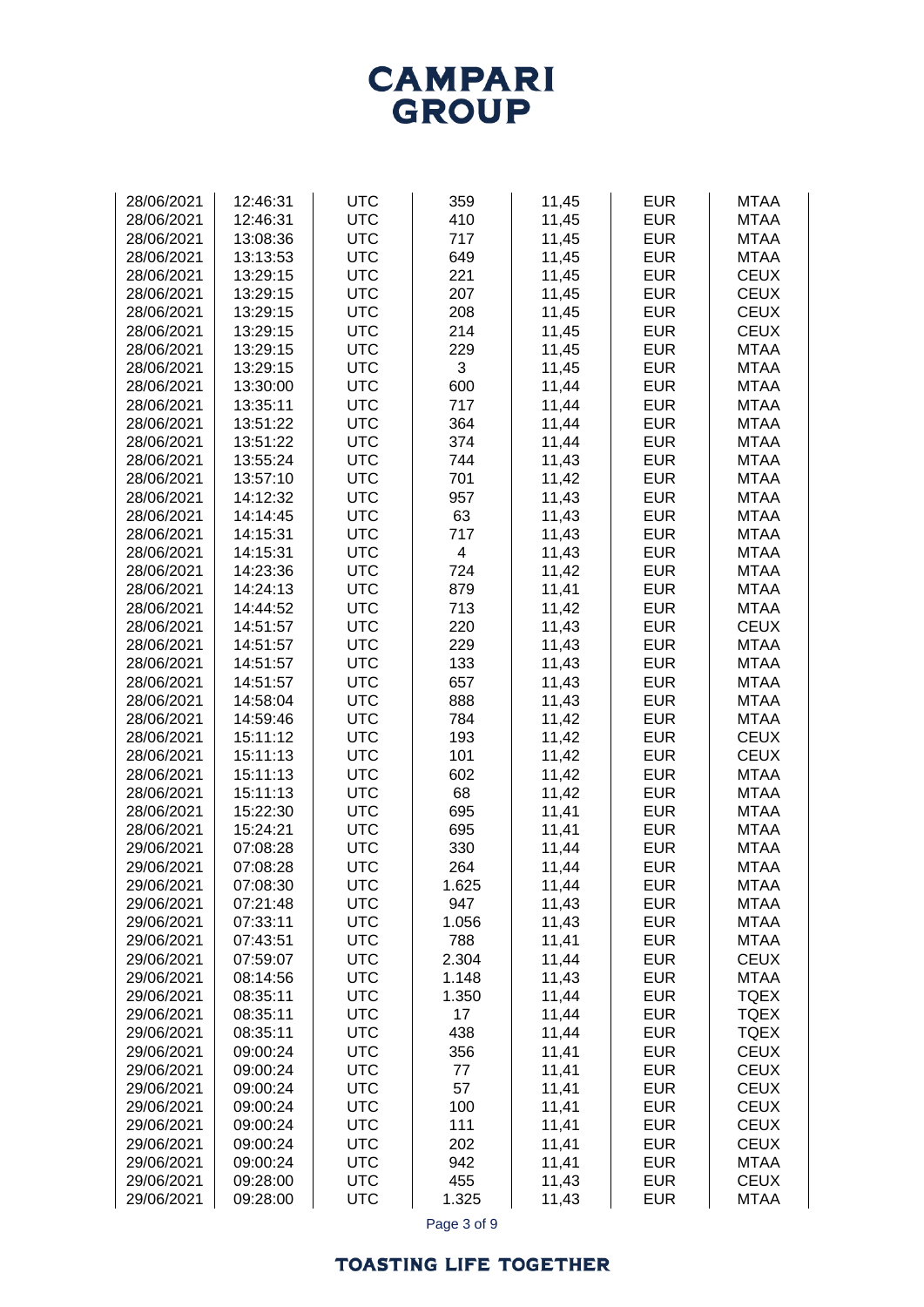

| 29/06/2021 | 09:48:24 | <b>UTC</b> | 786   | 11,39 | <b>EUR</b> | <b>MTAA</b> |
|------------|----------|------------|-------|-------|------------|-------------|
| 29/06/2021 | 10:01:09 | <b>UTC</b> | 956   | 11,40 | <b>EUR</b> | <b>MTAA</b> |
|            |          |            |       |       |            |             |
| 29/06/2021 | 10:25:06 | <b>UTC</b> | 130   | 11,42 | <b>EUR</b> | <b>CEUX</b> |
| 29/06/2021 | 10:25:06 | <b>UTC</b> | 100   | 11,42 | <b>EUR</b> | <b>TQEX</b> |
| 29/06/2021 | 10:25:06 | <b>UTC</b> | 276   | 11,42 | <b>EUR</b> | <b>TQEX</b> |
| 29/06/2021 | 10:39:45 | <b>UTC</b> | 243   | 11,43 | <b>EUR</b> | <b>MTAA</b> |
| 29/06/2021 | 10:39:45 | <b>UTC</b> | 265   | 11,43 | <b>EUR</b> | <b>MTAA</b> |
| 29/06/2021 | 10:39:45 | <b>UTC</b> | 281   | 11,43 | <b>EUR</b> | <b>MTAA</b> |
| 29/06/2021 | 10:39:45 | <b>UTC</b> | 193   | 11,43 | <b>EUR</b> | <b>MTAA</b> |
| 29/06/2021 | 10:54:21 | <b>UTC</b> | 100   |       | <b>EUR</b> | <b>TQEX</b> |
|            |          |            |       | 11,43 |            |             |
| 29/06/2021 | 10:54:21 | <b>UTC</b> | 356   | 11,43 | <b>EUR</b> | <b>TQEX</b> |
| 29/06/2021 | 10:54:21 | <b>UTC</b> | 320   | 11,43 | <b>EUR</b> | <b>TQEX</b> |
| 29/06/2021 | 10:55:54 | <b>UTC</b> | 38    | 11,42 | <b>EUR</b> | <b>MTAA</b> |
| 29/06/2021 | 10:55:54 | <b>UTC</b> | 676   | 11,42 | <b>EUR</b> | <b>MTAA</b> |
| 29/06/2021 | 11:12:51 | <b>UTC</b> | 665   | 11,41 | <b>EUR</b> | <b>MTAA</b> |
| 29/06/2021 | 11:29:11 | <b>UTC</b> | 303   | 11,39 | <b>EUR</b> | <b>CEUX</b> |
| 29/06/2021 | 11:54:49 | <b>UTC</b> | 931   | 11,40 | <b>EUR</b> | <b>CEUX</b> |
| 29/06/2021 | 12:12:59 | <b>UTC</b> | 268   | 11,41 | <b>EUR</b> | <b>MTAA</b> |
| 29/06/2021 | 12:12:59 | <b>UTC</b> | 262   | 11,41 | <b>EUR</b> | <b>MTAA</b> |
|            |          |            |       |       |            |             |
| 29/06/2021 | 12:12:59 | <b>UTC</b> | 262   | 11,41 | <b>EUR</b> | <b>MTAA</b> |
| 29/06/2021 | 12:12:59 | <b>UTC</b> | 18    | 11,41 | <b>EUR</b> | <b>MTAA</b> |
| 29/06/2021 | 12:12:59 | <b>UTC</b> | 197   | 11,41 | <b>EUR</b> | <b>MTAA</b> |
| 29/06/2021 | 12:28:08 | <b>UTC</b> | 976   | 11,40 | <b>EUR</b> | <b>CEUX</b> |
| 29/06/2021 | 12:28:08 | <b>UTC</b> | 100   | 11,40 | <b>EUR</b> | <b>TQEX</b> |
| 29/06/2021 | 12:28:08 | <b>UTC</b> | 126   | 11,40 | <b>EUR</b> | <b>TQEX</b> |
| 29/06/2021 | 12:34:18 | <b>UTC</b> | 302   | 11,40 | <b>EUR</b> | <b>CEUX</b> |
| 29/06/2021 | 12:34:18 | <b>UTC</b> | 689   | 11,40 | <b>EUR</b> | <b>MTAA</b> |
| 29/06/2021 | 13:04:01 | <b>UTC</b> | 11    | 11,40 | <b>EUR</b> | <b>CEUX</b> |
| 29/06/2021 | 13:04:01 | <b>UTC</b> | 76    | 11,40 | <b>EUR</b> | <b>CEUX</b> |
|            |          |            |       |       |            |             |
| 29/06/2021 | 13:04:01 | <b>UTC</b> | 100   | 11,40 | <b>EUR</b> | <b>CEUX</b> |
| 29/06/2021 | 13:04:01 | <b>UTC</b> | 600   | 11,40 | <b>EUR</b> | <b>CEUX</b> |
| 29/06/2021 | 13:04:01 | <b>UTC</b> | 200   | 11,40 | <b>EUR</b> | <b>CEUX</b> |
| 29/06/2021 | 13:04:01 | <b>UTC</b> | 141   | 11,40 | <b>EUR</b> | <b>CEUX</b> |
| 29/06/2021 | 13:04:01 | <b>UTC</b> | 46    | 11,40 | <b>EUR</b> | <b>CEUX</b> |
| 29/06/2021 | 13:04:01 | <b>UTC</b> | 600   | 11,40 | <b>EUR</b> | <b>CEUX</b> |
| 29/06/2021 | 13:04:01 | <b>UTC</b> | 204   | 11,40 | <b>EUR</b> | <b>CEUX</b> |
| 29/06/2021 | 13:04:01 | <b>UTC</b> | 169   | 11,40 | <b>EUR</b> | <b>CEUX</b> |
| 29/06/2021 | 13:21:25 | <b>UTC</b> | 309   | 11,40 | <b>EUR</b> | <b>CEUX</b> |
| 29/06/2021 | 13:21:25 | <b>UTC</b> | 618   | 11,40 | <b>EUR</b> | <b>MTAA</b> |
| 29/06/2021 | 13:41:45 | <b>UTC</b> | 277   | 11,40 | <b>EUR</b> | <b>TQEX</b> |
|            |          | <b>UTC</b> |       |       | <b>EUR</b> | <b>TQEX</b> |
| 29/06/2021 | 13:41:45 |            | 100   | 11,40 |            |             |
| 29/06/2021 | 13:41:45 | <b>UTC</b> | 251   | 11,40 | <b>EUR</b> | <b>TQEX</b> |
| 29/06/2021 | 13:41:45 | <b>UTC</b> | 100   | 11,40 | <b>EUR</b> | <b>TQEX</b> |
| 29/06/2021 | 13:41:45 | <b>UTC</b> | 1.258 | 11,40 | <b>EUR</b> | <b>TQEX</b> |
| 29/06/2021 | 13:57:30 | <b>UTC</b> | 330   | 11,40 | <b>EUR</b> | <b>CEUX</b> |
| 29/06/2021 | 13:57:30 | <b>UTC</b> | 680   | 11,40 | <b>EUR</b> | <b>MTAA</b> |
| 29/06/2021 | 14:06:02 | <b>UTC</b> | 303   | 11,38 | <b>EUR</b> | <b>CEUX</b> |
| 29/06/2021 | 14:06:02 | <b>UTC</b> | 592   | 11,38 | <b>EUR</b> | <b>MTAA</b> |
| 29/06/2021 | 14:11:09 | <b>UTC</b> | 797   | 11,38 | <b>EUR</b> | <b>MTAA</b> |
| 29/06/2021 | 14:29:09 | <b>UTC</b> | 270   | 11,38 | <b>EUR</b> | <b>TQEX</b> |
| 29/06/2021 | 14:29:09 | <b>UTC</b> | 270   |       | <b>EUR</b> | <b>TQEX</b> |
|            |          |            |       | 11,38 |            |             |
| 29/06/2021 | 14:33:50 | <b>UTC</b> | 1.096 | 11,38 | <b>EUR</b> | <b>MTAA</b> |
| 29/06/2021 | 14:35:23 | <b>UTC</b> | 548   | 11,38 | <b>EUR</b> | <b>MTAA</b> |
| 29/06/2021 | 14:50:19 | <b>UTC</b> | 476   | 11,39 | <b>EUR</b> | <b>MTAA</b> |
| 29/06/2021 | 14:50:19 | <b>UTC</b> | 247   | 11,39 | <b>EUR</b> | <b>MTAA</b> |

Page 4 of 9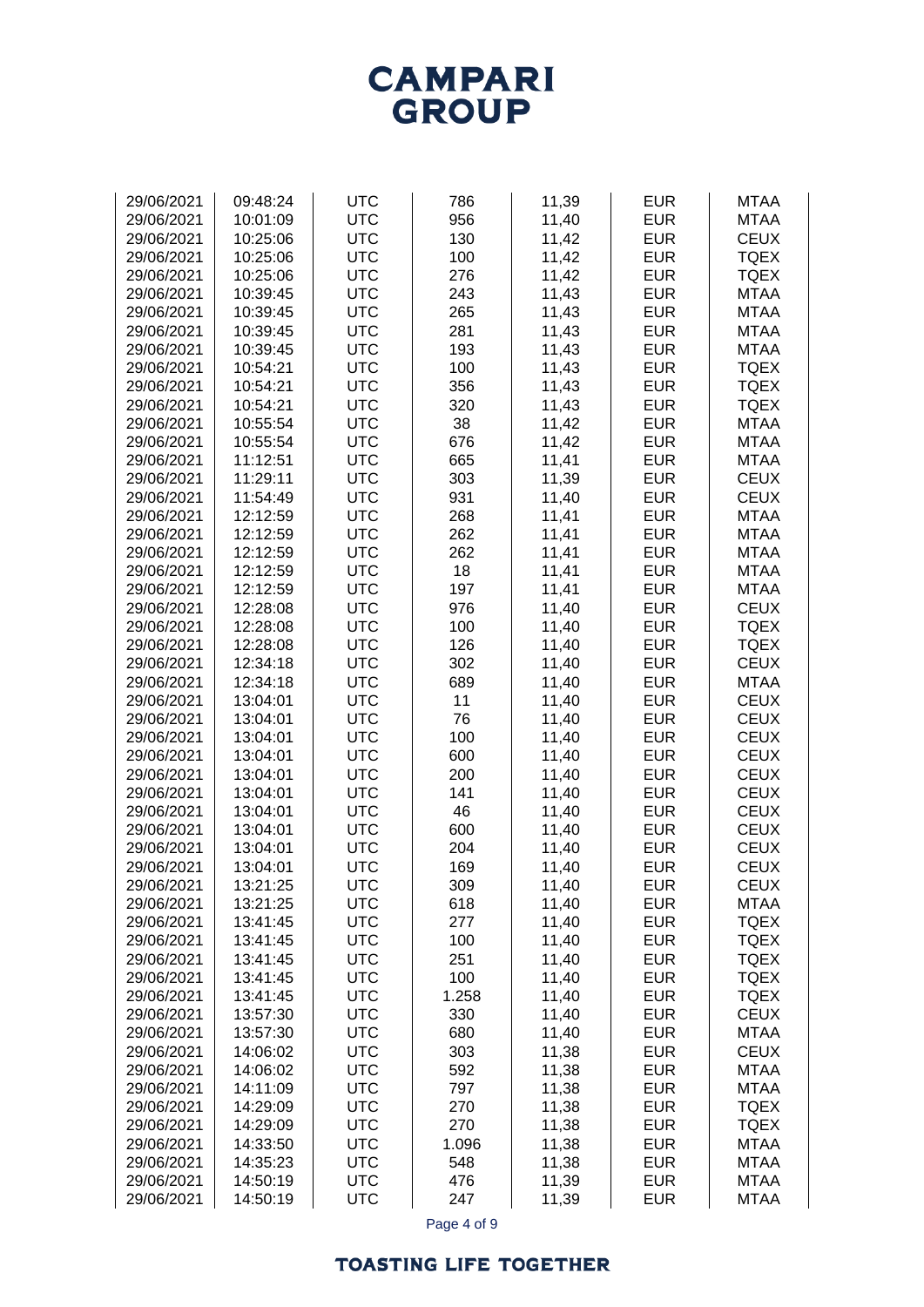# **CAMPARI**<br>GROUP

| 29/06/2021               | 14:50:19             | <b>UTC</b>               | 5            | 11,39          | <b>EUR</b>               | <b>MTAA</b>                |
|--------------------------|----------------------|--------------------------|--------------|----------------|--------------------------|----------------------------|
| 29/06/2021               | 14:50:19             | <b>UTC</b>               | 97           | 11,39          | <b>EUR</b>               | <b>MTAA</b>                |
| 29/06/2021               | 14:50:19             | <b>UTC</b>               | 252          | 11,39          | <b>EUR</b>               | <b>MTAA</b>                |
| 29/06/2021               | 14:50:19             | <b>UTC</b>               | 222          | 11,39          | <b>EUR</b>               | <b>MTAA</b>                |
| 29/06/2021               | 14:53:22             | <b>UTC</b>               | 757          | 11,38          | <b>EUR</b>               | <b>MTAA</b>                |
| 29/06/2021               | 14:56:52             | <b>UTC</b>               | 739          | 11,37          | <b>EUR</b>               | <b>MTAA</b>                |
| 29/06/2021               | 15:03:10             | <b>UTC</b>               | 156          | 11,37          | <b>EUR</b>               | <b>TQEX</b>                |
| 29/06/2021               | 15:11:57             | <b>UTC</b>               | 784          | 11,36          | <b>EUR</b>               | <b>MTAA</b>                |
| 29/06/2021               | 15:20:06             | <b>UTC</b>               | 731          | 11,38          | <b>EUR</b>               | <b>CEUX</b>                |
| 29/06/2021               | 15:20:06             | <b>UTC</b>               | 1.423        | 11,38          | <b>EUR</b>               | <b>MTAA</b>                |
| 29/06/2021               | 15:24:07             | <b>UTC</b>               | 3            | 11,38          | <b>EUR</b>               | <b>CEUX</b>                |
| 29/06/2021               | 15:24:07             | <b>UTC</b>               | 9            | 11,38          | <b>EUR</b>               | <b>CEUX</b>                |
| 29/06/2021               | 15:24:07             | <b>UTC</b>               | 122          | 11,38          | <b>EUR</b>               | <b>CEUX</b>                |
| 29/06/2021               | 15:24:07             | <b>UTC</b>               | 20           | 11,38          | <b>EUR</b>               | <b>CEUX</b>                |
| 29/06/2021               | 15:26:44             | <b>UTC</b>               | 100          | 11,38          | <b>EUR</b>               | <b>MTAA</b>                |
| 30/06/2021               | 07:04:21             | <b>UTC</b>               | 613          | 11,40          | <b>EUR</b>               | <b>MTAA</b>                |
| 30/06/2021               | 07:13:53             | <b>UTC</b>               | 287          | 11,44          | <b>EUR</b>               | <b>MTAA</b>                |
| 30/06/2021               | 07:13:53             | <b>UTC</b>               | 627          | 11,44          | <b>EUR</b>               | <b>MTAA</b>                |
| 30/06/2021               | 07:13:53             | <b>UTC</b>               | 356          | 11,44          | <b>EUR</b>               | <b>MTAA</b>                |
| 30/06/2021               | 07:22:15             | <b>UTC</b>               | 1.379        | 11,45          | <b>EUR</b>               | <b>CEUX</b>                |
| 30/06/2021               | 07:22:15             | <b>UTC</b>               | 274          | 11,45          | <b>EUR</b>               | <b>CEUX</b>                |
| 30/06/2021               | 07:22:15             | <b>UTC</b>               | 182          | 11,45          | <b>EUR</b>               | <b>MTAA</b>                |
| 30/06/2021               | 07:28:45             | <b>UTC</b>               | 856          | 11,45          | <b>EUR</b>               | <b>MTAA</b>                |
| 30/06/2021               | 07:45:13             | <b>UTC</b>               | 1.199        | 11,43          | <b>EUR</b>               | <b>MTAA</b>                |
| 30/06/2021               | 08:00:35             | <b>UTC</b>               | 1.379        | 11,45          | <b>EUR</b>               | <b>CEUX</b>                |
| 30/06/2021               | 08:00:35             | <b>UTC</b>               | 585          | 11,45          | <b>EUR</b>               | <b>MTAA</b>                |
| 30/06/2021               | 08:15:21             | <b>UTC</b>               | 1.057        | 11,40          | <b>EUR</b>               | <b>MTAA</b>                |
| 30/06/2021               | 08:15:21             | <b>UTC</b>               | 106          | 11,40          | <b>EUR</b>               | <b>MTAA</b>                |
| 30/06/2021               | 08:31:07             | <b>UTC</b>               | 1.232        | 11,36          | <b>EUR</b>               | <b>MTAA</b>                |
| 30/06/2021               | 08:43:06             | <b>UTC</b>               | 723          | 11,36          | <b>EUR</b>               | <b>MTAA</b>                |
| 30/06/2021               | 08:43:06             | <b>UTC</b>               | 250          | 11,36          | <b>EUR</b>               | <b>MTAA</b>                |
| 30/06/2021               | 08:53:17             | <b>UTC</b>               | 792          | 11,34          | <b>EUR</b>               | <b>MTAA</b>                |
| 30/06/2021               | 09:04:16             | <b>UTC</b>               | 886          | 11,32          | <b>EUR</b>               | <b>MTAA</b>                |
| 30/06/2021               | 09:31:36             | <b>UTC</b>               | 1.047        | 11,32          | <b>EUR</b>               | <b>MTAA</b>                |
| 30/06/2021               | 09:35:54             | <b>UTC</b>               | 685          | 11,31          | <b>EUR</b>               | <b>MTAA</b>                |
| 30/06/2021               | 09:35:54             | <b>UTC</b>               | 392          | 11,31          | <b>EUR</b>               | <b>MTAA</b>                |
| 30/06/2021               | 10:01:42             | <b>UTC</b>               | 1.124        | 11,31          | <b>EUR</b>               | <b>MTAA</b>                |
| 30/06/2021               | 10:24:39             | <b>UTC</b>               | 717          | 11,34          | <b>EUR</b>               | <b>MTAA</b>                |
| 30/06/2021               | 10:24:39             | <b>UTC</b>               | 243          | 11,34          | <b>EUR</b>               | <b>MTAA</b>                |
| 30/06/2021               | 10:51:45             | <b>UTC</b>               | 134          | 11,34          | <b>EUR</b>               | <b>MTAA</b>                |
| 30/06/2021               | 11:02:03             | <b>UTC</b>               | 882          | 11,32          | <b>EUR</b>               | <b>CEUX</b>                |
| 30/06/2021               | 11:02:03             | <b>UTC</b>               | 277          | 11,32          | <b>EUR</b>               | <b>TQEX</b>                |
| 30/06/2021               | 11:02:03             | <b>UTC</b>               | 100          | 11,32          | <b>EUR</b>               | <b>TQEX</b>                |
| 30/06/2021               | 11:46:25             | <b>UTC</b>               | 2.744        | 11,34          | <b>EUR</b>               | <b>CEUX</b>                |
| 30/06/2021               | 11:46:25             | <b>UTC</b>               | 58           | 11,34          | <b>EUR</b>               | <b>TQEX</b>                |
| 30/06/2021               | 12:35:55             | <b>UTC</b>               | 786          | 11,33          | <b>EUR</b>               | <b>CEUX</b>                |
| 30/06/2021               | 12:35:55             | <b>UTC</b>               | 100          | 11,33          | <b>EUR</b><br><b>EUR</b> | <b>TQEX</b>                |
| 30/06/2021               | 12:35:55             | <b>UTC</b><br><b>UTC</b> | 277          | 11,33          |                          | <b>TQEX</b>                |
| 30/06/2021               | 12:36:59             |                          | 799          | 11,34          | <b>EUR</b>               | <b>MTAA</b>                |
| 30/06/2021<br>30/06/2021 | 12:55:51<br>12:55:51 | <b>UTC</b><br><b>UTC</b> | 470<br>1.354 | 11,35          | <b>EUR</b><br><b>EUR</b> | <b>CEUX</b><br><b>MTAA</b> |
| 30/06/2021               | 13:19:43             | <b>UTC</b>               | 786          | 11,35<br>11,32 | <b>EUR</b>               | <b>MTAA</b>                |
| 30/06/2021               | 13:26:56             | <b>UTC</b>               | 301          | 11,32          | <b>EUR</b>               | <b>CEUX</b>                |
| 30/06/2021               | 13:26:56             | <b>UTC</b>               | 861          | 11,32          | <b>EUR</b>               | <b>MTAA</b>                |
| 30/06/2021               | 13:40:37             | <b>UTC</b>               | 303          | 11,35          | <b>EUR</b>               | <b>CEUX</b>                |
|                          |                      |                          |              |                |                          |                            |

Page 5 of 9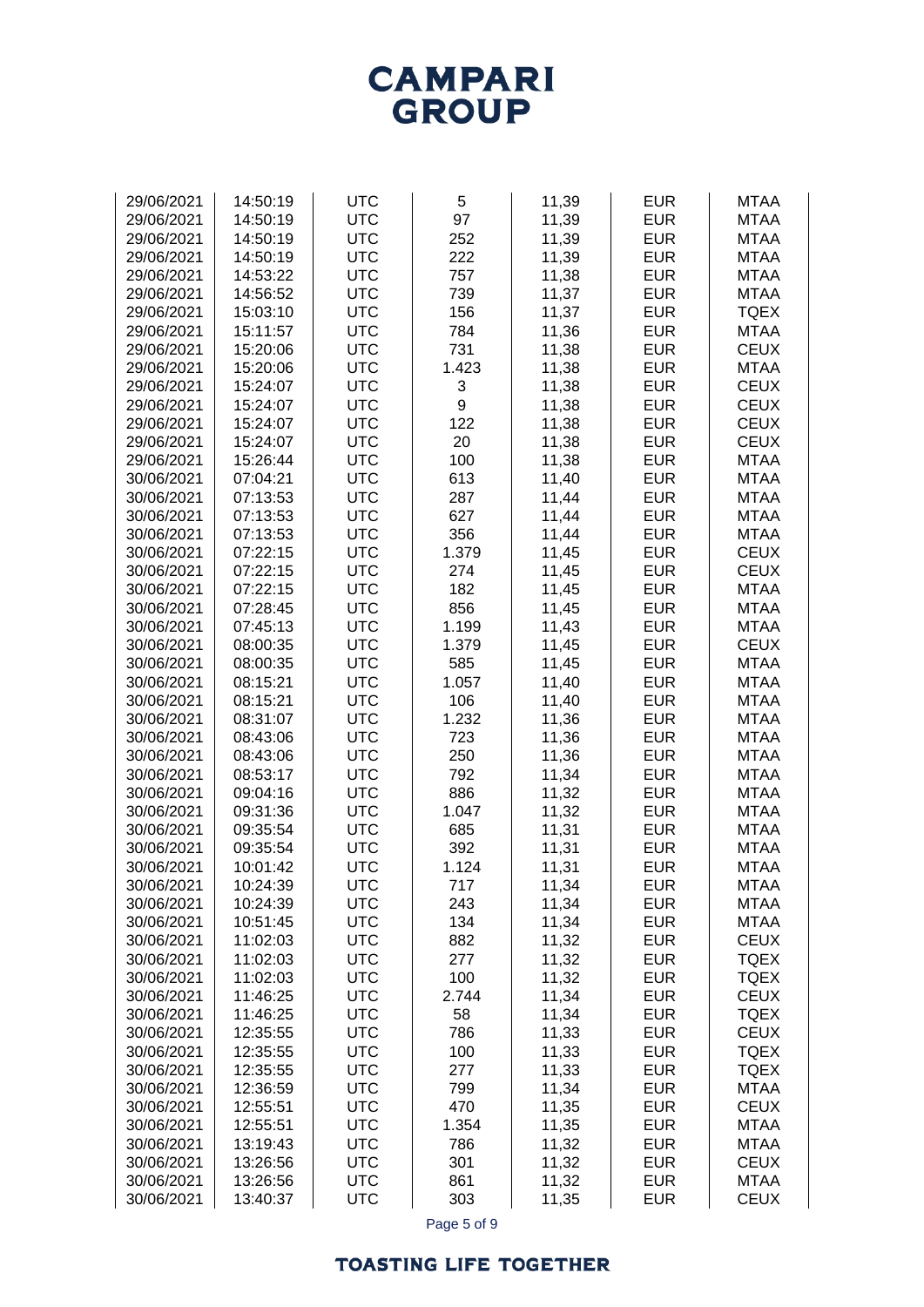

| 30/06/2021 | 13:40:37 | <b>UTC</b> | 758   | 11,35 | <b>EUR</b> | <b>MTAA</b> |
|------------|----------|------------|-------|-------|------------|-------------|
|            |          |            |       |       |            |             |
| 30/06/2021 | 14:16:14 | <b>UTC</b> | 939   | 11,34 | <b>EUR</b> | <b>MTAA</b> |
| 30/06/2021 | 14:20:42 | <b>UTC</b> | 623   | 11,33 | <b>EUR</b> | <b>CEUX</b> |
| 30/06/2021 | 14:20:42 | <b>UTC</b> | 457   | 11,33 | <b>EUR</b> | <b>MTAA</b> |
| 30/06/2021 | 14:20:42 | <b>UTC</b> | 71    | 11,33 | <b>EUR</b> | <b>MTAA</b> |
| 30/06/2021 | 14:20:42 | <b>UTC</b> | 109   | 11,33 | <b>EUR</b> | <b>TQEX</b> |
|            |          |            |       |       |            |             |
| 30/06/2021 | 14:20:55 | <b>UTC</b> | 806   | 11,33 | <b>EUR</b> | <b>MTAA</b> |
| 30/06/2021 | 14:22:02 | <b>UTC</b> | 946   | 11,35 | <b>EUR</b> | <b>MTAA</b> |
| 30/06/2021 | 14:41:03 | <b>UTC</b> | 796   | 11,35 | <b>EUR</b> | <b>MTAA</b> |
| 30/06/2021 | 14:44:13 | <b>UTC</b> | 745   | 11,35 | <b>EUR</b> | <b>MTAA</b> |
| 30/06/2021 | 14:56:39 | <b>UTC</b> | 1.049 | 11,35 | <b>EUR</b> | <b>MTAA</b> |
| 30/06/2021 | 15:01:03 | <b>UTC</b> | 299   | 11,35 | <b>EUR</b> | <b>CEUX</b> |
|            |          |            |       |       |            |             |
| 30/06/2021 | 15:01:03 | <b>UTC</b> | 394   | 11,35 | <b>EUR</b> | <b>MTAA</b> |
| 30/06/2021 | 15:01:03 | <b>UTC</b> | 407   | 11,35 | <b>EUR</b> | <b>MTAA</b> |
| 30/06/2021 | 15:07:13 | <b>UTC</b> | 33    | 11,33 | <b>EUR</b> | <b>CEUX</b> |
| 30/06/2021 | 15:10:55 | <b>UTC</b> | 332   | 11,33 | <b>EUR</b> | <b>MTAA</b> |
| 30/06/2021 | 15:14:17 | <b>UTC</b> | 226   | 11,33 | <b>EUR</b> | <b>TQEX</b> |
| 30/06/2021 | 15:14:17 | <b>UTC</b> | 100   | 11,33 | <b>EUR</b> | <b>TQEX</b> |
|            |          | <b>UTC</b> |       |       |            |             |
| 30/06/2021 | 15:14:17 |            | 178   | 11,33 | <b>EUR</b> | <b>TQEX</b> |
| 30/06/2021 | 15:14:17 | <b>UTC</b> | 195   | 11,33 | <b>EUR</b> | <b>TQEX</b> |
| 30/06/2021 | 15:14:17 | <b>UTC</b> | 803   | 11,33 | <b>EUR</b> | <b>TQEX</b> |
| 30/06/2021 | 15:14:17 | <b>UTC</b> | 665   | 11,33 | <b>EUR</b> | <b>TQEX</b> |
| 30/06/2021 | 15:20:18 | <b>UTC</b> | 923   | 11,31 | <b>EUR</b> | <b>MTAA</b> |
| 30/06/2021 | 15:23:28 | <b>UTC</b> | 23    | 11,31 | <b>EUR</b> | <b>CEUX</b> |
| 30/06/2021 | 15:23:28 | <b>UTC</b> | 269   | 11,31 | <b>EUR</b> | <b>CEUX</b> |
|            |          | <b>UTC</b> | 200   |       | <b>EUR</b> | <b>CEUX</b> |
| 30/06/2021 | 15:23:28 |            |       | 11,31 |            |             |
| 30/06/2021 | 15:23:28 | <b>UTC</b> | 83    | 11,31 | <b>EUR</b> | <b>CEUX</b> |
| 30/06/2021 | 15:23:28 | <b>UTC</b> | 1     | 11,31 | <b>EUR</b> | <b>TQEX</b> |
| 30/06/2021 | 15:23:28 | <b>UTC</b> | 100   | 11,31 | <b>EUR</b> | <b>TQEX</b> |
| 30/06/2021 | 15:23:28 | <b>UTC</b> | 1     | 11,31 | <b>EUR</b> | <b>TQEX</b> |
| 30/06/2021 | 15:23:59 | <b>UTC</b> | 115   | 11,31 | <b>EUR</b> | <b>CEUX</b> |
| 30/06/2021 | 15:23:59 | <b>UTC</b> | 131   | 11,31 | <b>EUR</b> | <b>CEUX</b> |
| 01/07/2021 | 07:08:23 | <b>UTC</b> | 380   | 11,48 | <b>EUR</b> | <b>MTAA</b> |
|            |          |            |       |       |            |             |
| 01/07/2021 | 07:08:23 | <b>UTC</b> | 1.000 | 11,48 | <b>EUR</b> | <b>MTAA</b> |
| 01/07/2021 | 07:08:23 | <b>UTC</b> | 747   | 11,48 | <b>EUR</b> | <b>MTAA</b> |
| 01/07/2021 | 07:12:37 | <b>UTC</b> | 1.130 | 11,53 | <b>EUR</b> | <b>MTAA</b> |
| 01/07/2021 | 07:28:29 | <b>UTC</b> | 123   | 11,50 | <b>EUR</b> | <b>MTAA</b> |
| 01/07/2021 | 07:28:29 | <b>UTC</b> | 2.076 | 11,50 | <b>EUR</b> | <b>MTAA</b> |
| 01/07/2021 | 07:44:59 | <b>UTC</b> | 1.105 | 11,48 | <b>EUR</b> | <b>MTAA</b> |
| 01/07/2021 | 08:02:46 | <b>UTC</b> | 1.271 | 11,44 | <b>EUR</b> | <b>CEUX</b> |
|            |          |            |       |       |            |             |
| 01/07/2021 | 08:04:57 | <b>UTC</b> | 886   | 11,43 | <b>EUR</b> | <b>MTAA</b> |
| 01/07/2021 | 08:30:00 | <b>UTC</b> | 377   | 11,45 | <b>EUR</b> | <b>CEUX</b> |
| 01/07/2021 | 08:35:02 | <b>UTC</b> | 670   | 11,45 | <b>EUR</b> | <b>CEUX</b> |
| 01/07/2021 | 08:35:02 | <b>UTC</b> | 358   | 11,45 | <b>EUR</b> | <b>TQEX</b> |
| 01/07/2021 | 08:48:09 | <b>UTC</b> | 1.263 | 11,44 | <b>EUR</b> | <b>CEUX</b> |
| 01/07/2021 | 08:54:12 | <b>UTC</b> | 717   | 11,42 | <b>EUR</b> | <b>MTAA</b> |
| 01/07/2021 | 09:08:18 | <b>UTC</b> | 795   | 11,40 | <b>EUR</b> | <b>MTAA</b> |
| 01/07/2021 |          | <b>UTC</b> |       |       | <b>EUR</b> | <b>MTAA</b> |
|            | 09:24:04 |            | 791   | 11,38 |            |             |
| 01/07/2021 | 09:42:52 | <b>UTC</b> | 1.091 | 11,36 | <b>EUR</b> | <b>CEUX</b> |
| 01/07/2021 | 09:49:45 | <b>UTC</b> | 1.014 | 11,36 | <b>EUR</b> | <b>MTAA</b> |
| 01/07/2021 | 10:03:57 | <b>UTC</b> | 818   | 11,34 | <b>EUR</b> | <b>MTAA</b> |
| 01/07/2021 | 10:21:18 | <b>UTC</b> | 950   | 11,34 | <b>EUR</b> | <b>MTAA</b> |
| 01/07/2021 | 10:36:38 | <b>UTC</b> | 1.087 | 11,32 | <b>EUR</b> | <b>MTAA</b> |
| 01/07/2021 | 10:56:19 | <b>UTC</b> | 901   | 11,29 | <b>EUR</b> | <b>MTAA</b> |
| 01/07/2021 | 11:32:31 | <b>UTC</b> | 187   | 11,33 | <b>EUR</b> | <b>CEUX</b> |
|            |          |            |       |       |            |             |

Page 6 of 9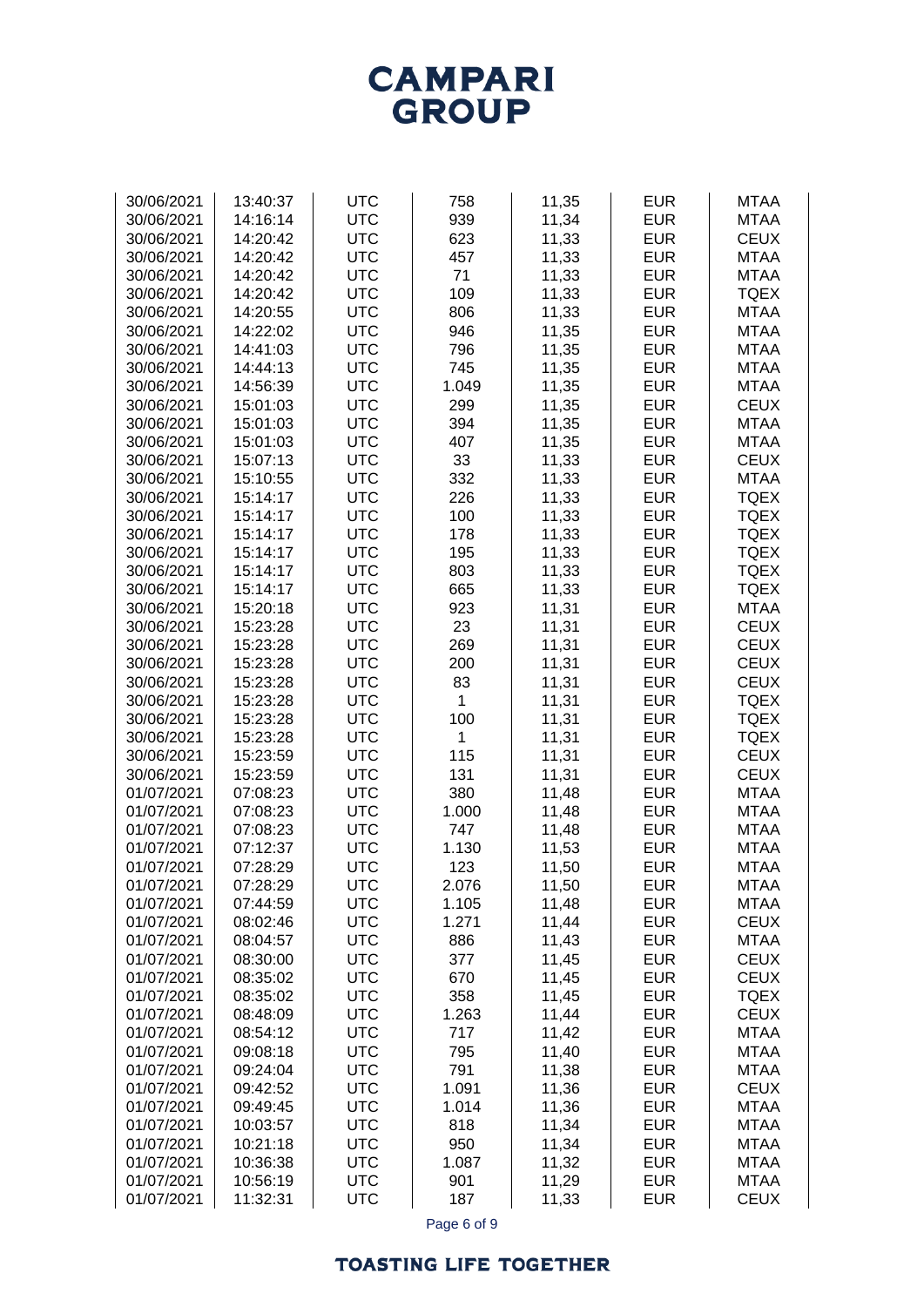| <b>UTC</b><br>273<br>01/07/2021<br>11:32:31<br>11,33<br><b>EUR</b><br><b>CEUX</b><br><b>UTC</b><br>631<br>11,33<br><b>EUR</b><br>01/07/2021<br>11:37:08<br><b>MTAA</b><br><b>UTC</b><br><b>EUR</b><br><b>CEUX</b><br>01/07/2021<br>12:02:46<br>1.181<br>11,38<br><b>UTC</b><br>700<br>11,37<br><b>EUR</b><br>01/07/2021<br>12:26:59<br><b>MTAA</b><br><b>UTC</b><br>129<br>11,37<br><b>EUR</b><br>01/07/2021<br>12:26:59<br><b>MTAA</b><br><b>UTC</b><br>12:26:59<br>324<br>11,37<br><b>EUR</b><br>01/07/2021<br><b>MTAA</b><br><b>UTC</b><br>315<br><b>EUR</b><br>01/07/2021<br>12:26:59<br>11,37<br><b>MTAA</b><br><b>UTC</b><br>177<br>11,37<br><b>EUR</b><br><b>MTAA</b><br>01/07/2021<br>12:26:59<br>12:26:59<br><b>UTC</b><br>501<br>11,37<br><b>EUR</b><br><b>MTAA</b><br>01/07/2021<br><b>UTC</b><br>203<br>11,36<br><b>EUR</b><br><b>CEUX</b><br>01/07/2021<br>13:05:22<br><b>UTC</b><br>200<br>11,36<br><b>EUR</b><br><b>CEUX</b><br>01/07/2021<br>13:05:22<br><b>UTC</b><br>933<br>11,36<br><b>EUR</b><br><b>CEUX</b><br>01/07/2021<br>13:09:32<br>13:20:22<br><b>UTC</b><br>320<br>11,39<br><b>EUR</b><br><b>CEUX</b><br>01/07/2021<br>13:20:22<br><b>UTC</b><br>329<br>11,39<br><b>EUR</b><br>01/07/2021<br><b>MTAA</b><br>13:20:22<br><b>UTC</b><br>230<br>11,39<br><b>EUR</b><br><b>TQEX</b><br>01/07/2021<br>13:35:08<br><b>UTC</b><br>225<br>11,40<br><b>EUR</b><br><b>CEUX</b><br>01/07/2021<br>13:35:08<br><b>UTC</b><br>201<br>11,40<br><b>EUR</b><br><b>CEUX</b><br>01/07/2021<br>13:35:08<br><b>UTC</b><br>200<br>11,40<br><b>EUR</b><br><b>CEUX</b><br>01/07/2021<br><b>UTC</b><br>414<br>11,40<br><b>EUR</b><br><b>CEUX</b><br>01/07/2021<br>13:35:08<br><b>UTC</b><br>693<br>11,40<br><b>EUR</b><br><b>CEUX</b><br>01/07/2021<br>13:35:08<br><b>UTC</b><br>11,40<br><b>EUR</b><br><b>CEUX</b><br>01/07/2021<br>13:35:08<br>1<br><b>UTC</b><br>107<br>11,40<br><b>EUR</b><br><b>CEUX</b><br>01/07/2021<br>13:35:08<br><b>UTC</b><br>148<br>11,40<br><b>EUR</b><br><b>CEUX</b><br>01/07/2021<br>13:35:25<br>45<br>13:35:32<br><b>UTC</b><br>11,40<br><b>EUR</b><br><b>MTAA</b><br>01/07/2021<br><b>EUR</b><br>01/07/2021<br>13:35:32<br><b>UTC</b><br>31<br>11,40<br><b>MTAA</b><br><b>EUR</b><br><b>UTC</b><br>770<br>11,38<br><b>MTAA</b><br>01/07/2021<br>13:48:57<br><b>EUR</b><br><b>UTC</b><br>879<br>11,40<br><b>MTAA</b><br>01/07/2021<br>13:54:34<br><b>EUR</b><br>01/07/2021<br><b>UTC</b><br>809<br>11,44<br><b>MTAA</b><br>14:07:09<br><b>EUR</b><br>01/07/2021<br>14:11:04<br><b>UTC</b><br>928<br>11,43<br><b>MTAA</b><br><b>EUR</b><br>01/07/2021<br>14:17:08<br><b>UTC</b><br>524<br>11,43<br><b>MTAA</b><br>01/07/2021<br><b>UTC</b><br>317<br><b>EUR</b><br><b>MTAA</b><br>14:17:08<br>11,43<br>01/07/2021<br>14:30:32<br><b>UTC</b><br>899<br>11,40<br><b>EUR</b><br><b>MTAA</b><br>01/07/2021<br>14:31:24<br><b>UTC</b><br>889<br>11,40<br><b>EUR</b><br><b>MTAA</b><br>01/07/2021<br>14:52:12<br><b>UTC</b><br>388<br>11,41<br><b>EUR</b><br><b>CEUX</b><br>14:52:12<br><b>UTC</b><br>11,41<br><b>EUR</b><br><b>CEUX</b><br>01/07/2021<br>198<br>01/07/2021<br>14:52:12<br><b>UTC</b><br>35<br><b>EUR</b><br><b>CEUX</b><br>11,41<br>01/07/2021<br>200<br><b>EUR</b><br><b>CEUX</b><br>14:52:12<br><b>UTC</b><br>11,41<br>14:52:12<br><b>EUR</b><br>01/07/2021<br><b>UTC</b><br>106<br>11,41<br><b>MTAA</b><br>01/07/2021<br>14:52:39<br><b>UTC</b><br>308<br>11,41<br><b>EUR</b><br><b>CEUX</b><br><b>UTC</b><br>728<br>11,41<br><b>EUR</b><br>01/07/2021<br>14:52:39<br><b>MTAA</b><br>01/07/2021<br><b>UTC</b><br>672<br>11,41<br><b>EUR</b><br><b>MTAA</b><br>15:06:49<br>01/07/2021<br><b>UTC</b><br>175<br>11,40<br><b>EUR</b><br><b>CEUX</b><br>15:15:23<br><b>UTC</b><br>266<br>11,40<br><b>EUR</b><br><b>CEUX</b><br>01/07/2021<br>15:15:23<br><b>UTC</b><br>17<br>11,40<br><b>EUR</b><br><b>CEUX</b><br>01/07/2021<br>15:15:23<br>01/07/2021<br><b>UTC</b><br>981<br>11,40<br><b>EUR</b><br>15:16:08<br><b>MTAA</b><br>01/07/2021<br><b>UTC</b><br>613<br>11,40<br><b>EUR</b><br><b>MTAA</b><br>15:19:03<br><b>UTC</b><br>20<br><b>EUR</b><br>01/07/2021<br>15:20:09<br>11,40<br><b>MTAA</b><br>01/07/2021<br><b>UTC</b><br>11,39<br><b>EUR</b><br><b>CEUX</b><br>15:24:07<br>$\mathbf 1$<br>01/07/2021<br><b>UTC</b><br>1<br>11,39<br><b>EUR</b><br><b>CEUX</b><br>15:24:07<br><b>UTC</b><br><b>EUR</b><br><b>CEUX</b><br>01/07/2021<br>15:24:07<br>346<br>11,39<br><b>UTC</b><br>200<br>11,39<br><b>EUR</b><br><b>CEUX</b><br>01/07/2021<br>15:24:30<br><b>UTC</b><br>850<br><b>EUR</b><br><b>MTAA</b><br>02/07/2021<br>07:10:25<br>11,41<br>02/07/2021<br><b>UTC</b><br>373<br><b>EUR</b><br>07:10:25<br>11,41<br><b>MTAA</b><br>02/07/2021<br>07:18:21<br><b>UTC</b><br>1.379<br><b>EUR</b><br><b>CEUX</b><br>11,40 | 01/07/2021 | 11:32:31 | <b>UTC</b> | 282         | 11,33 | <b>EUR</b> | <b>CEUX</b> |
|-------------------------------------------------------------------------------------------------------------------------------------------------------------------------------------------------------------------------------------------------------------------------------------------------------------------------------------------------------------------------------------------------------------------------------------------------------------------------------------------------------------------------------------------------------------------------------------------------------------------------------------------------------------------------------------------------------------------------------------------------------------------------------------------------------------------------------------------------------------------------------------------------------------------------------------------------------------------------------------------------------------------------------------------------------------------------------------------------------------------------------------------------------------------------------------------------------------------------------------------------------------------------------------------------------------------------------------------------------------------------------------------------------------------------------------------------------------------------------------------------------------------------------------------------------------------------------------------------------------------------------------------------------------------------------------------------------------------------------------------------------------------------------------------------------------------------------------------------------------------------------------------------------------------------------------------------------------------------------------------------------------------------------------------------------------------------------------------------------------------------------------------------------------------------------------------------------------------------------------------------------------------------------------------------------------------------------------------------------------------------------------------------------------------------------------------------------------------------------------------------------------------------------------------------------------------------------------------------------------------------------------------------------------------------------------------------------------------------------------------------------------------------------------------------------------------------------------------------------------------------------------------------------------------------------------------------------------------------------------------------------------------------------------------------------------------------------------------------------------------------------------------------------------------------------------------------------------------------------------------------------------------------------------------------------------------------------------------------------------------------------------------------------------------------------------------------------------------------------------------------------------------------------------------------------------------------------------------------------------------------------------------------------------------------------------------------------------------------------------------------------------------------------------------------------------------------------------------------------------------------------------------------------------------------------------------------------------------------------------------------------------------------------------------------------------------------------------------------------------------------------------------------------------------------------------------------------------------------------------------------------------------------------------------------------------------------------------------------------------------------------------------------------------------------------------------------------------------------------------------------------------------------------------------------------------------------------------------------------------------------------------------------------------------------------------------------------------------------------------------------------------------------------|------------|----------|------------|-------------|-------|------------|-------------|
|                                                                                                                                                                                                                                                                                                                                                                                                                                                                                                                                                                                                                                                                                                                                                                                                                                                                                                                                                                                                                                                                                                                                                                                                                                                                                                                                                                                                                                                                                                                                                                                                                                                                                                                                                                                                                                                                                                                                                                                                                                                                                                                                                                                                                                                                                                                                                                                                                                                                                                                                                                                                                                                                                                                                                                                                                                                                                                                                                                                                                                                                                                                                                                                                                                                                                                                                                                                                                                                                                                                                                                                                                                                                                                                                                                                                                                                                                                                                                                                                                                                                                                                                                                                                                                                                                                                                                                                                                                                                                                                                                                                                                                                                                                                                                                               |            |          |            |             |       |            |             |
|                                                                                                                                                                                                                                                                                                                                                                                                                                                                                                                                                                                                                                                                                                                                                                                                                                                                                                                                                                                                                                                                                                                                                                                                                                                                                                                                                                                                                                                                                                                                                                                                                                                                                                                                                                                                                                                                                                                                                                                                                                                                                                                                                                                                                                                                                                                                                                                                                                                                                                                                                                                                                                                                                                                                                                                                                                                                                                                                                                                                                                                                                                                                                                                                                                                                                                                                                                                                                                                                                                                                                                                                                                                                                                                                                                                                                                                                                                                                                                                                                                                                                                                                                                                                                                                                                                                                                                                                                                                                                                                                                                                                                                                                                                                                                                               |            |          |            |             |       |            |             |
|                                                                                                                                                                                                                                                                                                                                                                                                                                                                                                                                                                                                                                                                                                                                                                                                                                                                                                                                                                                                                                                                                                                                                                                                                                                                                                                                                                                                                                                                                                                                                                                                                                                                                                                                                                                                                                                                                                                                                                                                                                                                                                                                                                                                                                                                                                                                                                                                                                                                                                                                                                                                                                                                                                                                                                                                                                                                                                                                                                                                                                                                                                                                                                                                                                                                                                                                                                                                                                                                                                                                                                                                                                                                                                                                                                                                                                                                                                                                                                                                                                                                                                                                                                                                                                                                                                                                                                                                                                                                                                                                                                                                                                                                                                                                                                               |            |          |            |             |       |            |             |
|                                                                                                                                                                                                                                                                                                                                                                                                                                                                                                                                                                                                                                                                                                                                                                                                                                                                                                                                                                                                                                                                                                                                                                                                                                                                                                                                                                                                                                                                                                                                                                                                                                                                                                                                                                                                                                                                                                                                                                                                                                                                                                                                                                                                                                                                                                                                                                                                                                                                                                                                                                                                                                                                                                                                                                                                                                                                                                                                                                                                                                                                                                                                                                                                                                                                                                                                                                                                                                                                                                                                                                                                                                                                                                                                                                                                                                                                                                                                                                                                                                                                                                                                                                                                                                                                                                                                                                                                                                                                                                                                                                                                                                                                                                                                                                               |            |          |            |             |       |            |             |
|                                                                                                                                                                                                                                                                                                                                                                                                                                                                                                                                                                                                                                                                                                                                                                                                                                                                                                                                                                                                                                                                                                                                                                                                                                                                                                                                                                                                                                                                                                                                                                                                                                                                                                                                                                                                                                                                                                                                                                                                                                                                                                                                                                                                                                                                                                                                                                                                                                                                                                                                                                                                                                                                                                                                                                                                                                                                                                                                                                                                                                                                                                                                                                                                                                                                                                                                                                                                                                                                                                                                                                                                                                                                                                                                                                                                                                                                                                                                                                                                                                                                                                                                                                                                                                                                                                                                                                                                                                                                                                                                                                                                                                                                                                                                                                               |            |          |            |             |       |            |             |
|                                                                                                                                                                                                                                                                                                                                                                                                                                                                                                                                                                                                                                                                                                                                                                                                                                                                                                                                                                                                                                                                                                                                                                                                                                                                                                                                                                                                                                                                                                                                                                                                                                                                                                                                                                                                                                                                                                                                                                                                                                                                                                                                                                                                                                                                                                                                                                                                                                                                                                                                                                                                                                                                                                                                                                                                                                                                                                                                                                                                                                                                                                                                                                                                                                                                                                                                                                                                                                                                                                                                                                                                                                                                                                                                                                                                                                                                                                                                                                                                                                                                                                                                                                                                                                                                                                                                                                                                                                                                                                                                                                                                                                                                                                                                                                               |            |          |            |             |       |            |             |
|                                                                                                                                                                                                                                                                                                                                                                                                                                                                                                                                                                                                                                                                                                                                                                                                                                                                                                                                                                                                                                                                                                                                                                                                                                                                                                                                                                                                                                                                                                                                                                                                                                                                                                                                                                                                                                                                                                                                                                                                                                                                                                                                                                                                                                                                                                                                                                                                                                                                                                                                                                                                                                                                                                                                                                                                                                                                                                                                                                                                                                                                                                                                                                                                                                                                                                                                                                                                                                                                                                                                                                                                                                                                                                                                                                                                                                                                                                                                                                                                                                                                                                                                                                                                                                                                                                                                                                                                                                                                                                                                                                                                                                                                                                                                                                               |            |          |            |             |       |            |             |
|                                                                                                                                                                                                                                                                                                                                                                                                                                                                                                                                                                                                                                                                                                                                                                                                                                                                                                                                                                                                                                                                                                                                                                                                                                                                                                                                                                                                                                                                                                                                                                                                                                                                                                                                                                                                                                                                                                                                                                                                                                                                                                                                                                                                                                                                                                                                                                                                                                                                                                                                                                                                                                                                                                                                                                                                                                                                                                                                                                                                                                                                                                                                                                                                                                                                                                                                                                                                                                                                                                                                                                                                                                                                                                                                                                                                                                                                                                                                                                                                                                                                                                                                                                                                                                                                                                                                                                                                                                                                                                                                                                                                                                                                                                                                                                               |            |          |            |             |       |            |             |
|                                                                                                                                                                                                                                                                                                                                                                                                                                                                                                                                                                                                                                                                                                                                                                                                                                                                                                                                                                                                                                                                                                                                                                                                                                                                                                                                                                                                                                                                                                                                                                                                                                                                                                                                                                                                                                                                                                                                                                                                                                                                                                                                                                                                                                                                                                                                                                                                                                                                                                                                                                                                                                                                                                                                                                                                                                                                                                                                                                                                                                                                                                                                                                                                                                                                                                                                                                                                                                                                                                                                                                                                                                                                                                                                                                                                                                                                                                                                                                                                                                                                                                                                                                                                                                                                                                                                                                                                                                                                                                                                                                                                                                                                                                                                                                               |            |          |            |             |       |            |             |
|                                                                                                                                                                                                                                                                                                                                                                                                                                                                                                                                                                                                                                                                                                                                                                                                                                                                                                                                                                                                                                                                                                                                                                                                                                                                                                                                                                                                                                                                                                                                                                                                                                                                                                                                                                                                                                                                                                                                                                                                                                                                                                                                                                                                                                                                                                                                                                                                                                                                                                                                                                                                                                                                                                                                                                                                                                                                                                                                                                                                                                                                                                                                                                                                                                                                                                                                                                                                                                                                                                                                                                                                                                                                                                                                                                                                                                                                                                                                                                                                                                                                                                                                                                                                                                                                                                                                                                                                                                                                                                                                                                                                                                                                                                                                                                               |            |          |            |             |       |            |             |
|                                                                                                                                                                                                                                                                                                                                                                                                                                                                                                                                                                                                                                                                                                                                                                                                                                                                                                                                                                                                                                                                                                                                                                                                                                                                                                                                                                                                                                                                                                                                                                                                                                                                                                                                                                                                                                                                                                                                                                                                                                                                                                                                                                                                                                                                                                                                                                                                                                                                                                                                                                                                                                                                                                                                                                                                                                                                                                                                                                                                                                                                                                                                                                                                                                                                                                                                                                                                                                                                                                                                                                                                                                                                                                                                                                                                                                                                                                                                                                                                                                                                                                                                                                                                                                                                                                                                                                                                                                                                                                                                                                                                                                                                                                                                                                               |            |          |            |             |       |            |             |
|                                                                                                                                                                                                                                                                                                                                                                                                                                                                                                                                                                                                                                                                                                                                                                                                                                                                                                                                                                                                                                                                                                                                                                                                                                                                                                                                                                                                                                                                                                                                                                                                                                                                                                                                                                                                                                                                                                                                                                                                                                                                                                                                                                                                                                                                                                                                                                                                                                                                                                                                                                                                                                                                                                                                                                                                                                                                                                                                                                                                                                                                                                                                                                                                                                                                                                                                                                                                                                                                                                                                                                                                                                                                                                                                                                                                                                                                                                                                                                                                                                                                                                                                                                                                                                                                                                                                                                                                                                                                                                                                                                                                                                                                                                                                                                               |            |          |            |             |       |            |             |
|                                                                                                                                                                                                                                                                                                                                                                                                                                                                                                                                                                                                                                                                                                                                                                                                                                                                                                                                                                                                                                                                                                                                                                                                                                                                                                                                                                                                                                                                                                                                                                                                                                                                                                                                                                                                                                                                                                                                                                                                                                                                                                                                                                                                                                                                                                                                                                                                                                                                                                                                                                                                                                                                                                                                                                                                                                                                                                                                                                                                                                                                                                                                                                                                                                                                                                                                                                                                                                                                                                                                                                                                                                                                                                                                                                                                                                                                                                                                                                                                                                                                                                                                                                                                                                                                                                                                                                                                                                                                                                                                                                                                                                                                                                                                                                               |            |          |            |             |       |            |             |
|                                                                                                                                                                                                                                                                                                                                                                                                                                                                                                                                                                                                                                                                                                                                                                                                                                                                                                                                                                                                                                                                                                                                                                                                                                                                                                                                                                                                                                                                                                                                                                                                                                                                                                                                                                                                                                                                                                                                                                                                                                                                                                                                                                                                                                                                                                                                                                                                                                                                                                                                                                                                                                                                                                                                                                                                                                                                                                                                                                                                                                                                                                                                                                                                                                                                                                                                                                                                                                                                                                                                                                                                                                                                                                                                                                                                                                                                                                                                                                                                                                                                                                                                                                                                                                                                                                                                                                                                                                                                                                                                                                                                                                                                                                                                                                               |            |          |            |             |       |            |             |
|                                                                                                                                                                                                                                                                                                                                                                                                                                                                                                                                                                                                                                                                                                                                                                                                                                                                                                                                                                                                                                                                                                                                                                                                                                                                                                                                                                                                                                                                                                                                                                                                                                                                                                                                                                                                                                                                                                                                                                                                                                                                                                                                                                                                                                                                                                                                                                                                                                                                                                                                                                                                                                                                                                                                                                                                                                                                                                                                                                                                                                                                                                                                                                                                                                                                                                                                                                                                                                                                                                                                                                                                                                                                                                                                                                                                                                                                                                                                                                                                                                                                                                                                                                                                                                                                                                                                                                                                                                                                                                                                                                                                                                                                                                                                                                               |            |          |            |             |       |            |             |
|                                                                                                                                                                                                                                                                                                                                                                                                                                                                                                                                                                                                                                                                                                                                                                                                                                                                                                                                                                                                                                                                                                                                                                                                                                                                                                                                                                                                                                                                                                                                                                                                                                                                                                                                                                                                                                                                                                                                                                                                                                                                                                                                                                                                                                                                                                                                                                                                                                                                                                                                                                                                                                                                                                                                                                                                                                                                                                                                                                                                                                                                                                                                                                                                                                                                                                                                                                                                                                                                                                                                                                                                                                                                                                                                                                                                                                                                                                                                                                                                                                                                                                                                                                                                                                                                                                                                                                                                                                                                                                                                                                                                                                                                                                                                                                               |            |          |            |             |       |            |             |
|                                                                                                                                                                                                                                                                                                                                                                                                                                                                                                                                                                                                                                                                                                                                                                                                                                                                                                                                                                                                                                                                                                                                                                                                                                                                                                                                                                                                                                                                                                                                                                                                                                                                                                                                                                                                                                                                                                                                                                                                                                                                                                                                                                                                                                                                                                                                                                                                                                                                                                                                                                                                                                                                                                                                                                                                                                                                                                                                                                                                                                                                                                                                                                                                                                                                                                                                                                                                                                                                                                                                                                                                                                                                                                                                                                                                                                                                                                                                                                                                                                                                                                                                                                                                                                                                                                                                                                                                                                                                                                                                                                                                                                                                                                                                                                               |            |          |            |             |       |            |             |
|                                                                                                                                                                                                                                                                                                                                                                                                                                                                                                                                                                                                                                                                                                                                                                                                                                                                                                                                                                                                                                                                                                                                                                                                                                                                                                                                                                                                                                                                                                                                                                                                                                                                                                                                                                                                                                                                                                                                                                                                                                                                                                                                                                                                                                                                                                                                                                                                                                                                                                                                                                                                                                                                                                                                                                                                                                                                                                                                                                                                                                                                                                                                                                                                                                                                                                                                                                                                                                                                                                                                                                                                                                                                                                                                                                                                                                                                                                                                                                                                                                                                                                                                                                                                                                                                                                                                                                                                                                                                                                                                                                                                                                                                                                                                                                               |            |          |            |             |       |            |             |
|                                                                                                                                                                                                                                                                                                                                                                                                                                                                                                                                                                                                                                                                                                                                                                                                                                                                                                                                                                                                                                                                                                                                                                                                                                                                                                                                                                                                                                                                                                                                                                                                                                                                                                                                                                                                                                                                                                                                                                                                                                                                                                                                                                                                                                                                                                                                                                                                                                                                                                                                                                                                                                                                                                                                                                                                                                                                                                                                                                                                                                                                                                                                                                                                                                                                                                                                                                                                                                                                                                                                                                                                                                                                                                                                                                                                                                                                                                                                                                                                                                                                                                                                                                                                                                                                                                                                                                                                                                                                                                                                                                                                                                                                                                                                                                               |            |          |            |             |       |            |             |
|                                                                                                                                                                                                                                                                                                                                                                                                                                                                                                                                                                                                                                                                                                                                                                                                                                                                                                                                                                                                                                                                                                                                                                                                                                                                                                                                                                                                                                                                                                                                                                                                                                                                                                                                                                                                                                                                                                                                                                                                                                                                                                                                                                                                                                                                                                                                                                                                                                                                                                                                                                                                                                                                                                                                                                                                                                                                                                                                                                                                                                                                                                                                                                                                                                                                                                                                                                                                                                                                                                                                                                                                                                                                                                                                                                                                                                                                                                                                                                                                                                                                                                                                                                                                                                                                                                                                                                                                                                                                                                                                                                                                                                                                                                                                                                               |            |          |            |             |       |            |             |
|                                                                                                                                                                                                                                                                                                                                                                                                                                                                                                                                                                                                                                                                                                                                                                                                                                                                                                                                                                                                                                                                                                                                                                                                                                                                                                                                                                                                                                                                                                                                                                                                                                                                                                                                                                                                                                                                                                                                                                                                                                                                                                                                                                                                                                                                                                                                                                                                                                                                                                                                                                                                                                                                                                                                                                                                                                                                                                                                                                                                                                                                                                                                                                                                                                                                                                                                                                                                                                                                                                                                                                                                                                                                                                                                                                                                                                                                                                                                                                                                                                                                                                                                                                                                                                                                                                                                                                                                                                                                                                                                                                                                                                                                                                                                                                               |            |          |            |             |       |            |             |
|                                                                                                                                                                                                                                                                                                                                                                                                                                                                                                                                                                                                                                                                                                                                                                                                                                                                                                                                                                                                                                                                                                                                                                                                                                                                                                                                                                                                                                                                                                                                                                                                                                                                                                                                                                                                                                                                                                                                                                                                                                                                                                                                                                                                                                                                                                                                                                                                                                                                                                                                                                                                                                                                                                                                                                                                                                                                                                                                                                                                                                                                                                                                                                                                                                                                                                                                                                                                                                                                                                                                                                                                                                                                                                                                                                                                                                                                                                                                                                                                                                                                                                                                                                                                                                                                                                                                                                                                                                                                                                                                                                                                                                                                                                                                                                               |            |          |            |             |       |            |             |
|                                                                                                                                                                                                                                                                                                                                                                                                                                                                                                                                                                                                                                                                                                                                                                                                                                                                                                                                                                                                                                                                                                                                                                                                                                                                                                                                                                                                                                                                                                                                                                                                                                                                                                                                                                                                                                                                                                                                                                                                                                                                                                                                                                                                                                                                                                                                                                                                                                                                                                                                                                                                                                                                                                                                                                                                                                                                                                                                                                                                                                                                                                                                                                                                                                                                                                                                                                                                                                                                                                                                                                                                                                                                                                                                                                                                                                                                                                                                                                                                                                                                                                                                                                                                                                                                                                                                                                                                                                                                                                                                                                                                                                                                                                                                                                               |            |          |            |             |       |            |             |
|                                                                                                                                                                                                                                                                                                                                                                                                                                                                                                                                                                                                                                                                                                                                                                                                                                                                                                                                                                                                                                                                                                                                                                                                                                                                                                                                                                                                                                                                                                                                                                                                                                                                                                                                                                                                                                                                                                                                                                                                                                                                                                                                                                                                                                                                                                                                                                                                                                                                                                                                                                                                                                                                                                                                                                                                                                                                                                                                                                                                                                                                                                                                                                                                                                                                                                                                                                                                                                                                                                                                                                                                                                                                                                                                                                                                                                                                                                                                                                                                                                                                                                                                                                                                                                                                                                                                                                                                                                                                                                                                                                                                                                                                                                                                                                               |            |          |            |             |       |            |             |
|                                                                                                                                                                                                                                                                                                                                                                                                                                                                                                                                                                                                                                                                                                                                                                                                                                                                                                                                                                                                                                                                                                                                                                                                                                                                                                                                                                                                                                                                                                                                                                                                                                                                                                                                                                                                                                                                                                                                                                                                                                                                                                                                                                                                                                                                                                                                                                                                                                                                                                                                                                                                                                                                                                                                                                                                                                                                                                                                                                                                                                                                                                                                                                                                                                                                                                                                                                                                                                                                                                                                                                                                                                                                                                                                                                                                                                                                                                                                                                                                                                                                                                                                                                                                                                                                                                                                                                                                                                                                                                                                                                                                                                                                                                                                                                               |            |          |            |             |       |            |             |
|                                                                                                                                                                                                                                                                                                                                                                                                                                                                                                                                                                                                                                                                                                                                                                                                                                                                                                                                                                                                                                                                                                                                                                                                                                                                                                                                                                                                                                                                                                                                                                                                                                                                                                                                                                                                                                                                                                                                                                                                                                                                                                                                                                                                                                                                                                                                                                                                                                                                                                                                                                                                                                                                                                                                                                                                                                                                                                                                                                                                                                                                                                                                                                                                                                                                                                                                                                                                                                                                                                                                                                                                                                                                                                                                                                                                                                                                                                                                                                                                                                                                                                                                                                                                                                                                                                                                                                                                                                                                                                                                                                                                                                                                                                                                                                               |            |          |            |             |       |            |             |
|                                                                                                                                                                                                                                                                                                                                                                                                                                                                                                                                                                                                                                                                                                                                                                                                                                                                                                                                                                                                                                                                                                                                                                                                                                                                                                                                                                                                                                                                                                                                                                                                                                                                                                                                                                                                                                                                                                                                                                                                                                                                                                                                                                                                                                                                                                                                                                                                                                                                                                                                                                                                                                                                                                                                                                                                                                                                                                                                                                                                                                                                                                                                                                                                                                                                                                                                                                                                                                                                                                                                                                                                                                                                                                                                                                                                                                                                                                                                                                                                                                                                                                                                                                                                                                                                                                                                                                                                                                                                                                                                                                                                                                                                                                                                                                               |            |          |            |             |       |            |             |
|                                                                                                                                                                                                                                                                                                                                                                                                                                                                                                                                                                                                                                                                                                                                                                                                                                                                                                                                                                                                                                                                                                                                                                                                                                                                                                                                                                                                                                                                                                                                                                                                                                                                                                                                                                                                                                                                                                                                                                                                                                                                                                                                                                                                                                                                                                                                                                                                                                                                                                                                                                                                                                                                                                                                                                                                                                                                                                                                                                                                                                                                                                                                                                                                                                                                                                                                                                                                                                                                                                                                                                                                                                                                                                                                                                                                                                                                                                                                                                                                                                                                                                                                                                                                                                                                                                                                                                                                                                                                                                                                                                                                                                                                                                                                                                               |            |          |            |             |       |            |             |
|                                                                                                                                                                                                                                                                                                                                                                                                                                                                                                                                                                                                                                                                                                                                                                                                                                                                                                                                                                                                                                                                                                                                                                                                                                                                                                                                                                                                                                                                                                                                                                                                                                                                                                                                                                                                                                                                                                                                                                                                                                                                                                                                                                                                                                                                                                                                                                                                                                                                                                                                                                                                                                                                                                                                                                                                                                                                                                                                                                                                                                                                                                                                                                                                                                                                                                                                                                                                                                                                                                                                                                                                                                                                                                                                                                                                                                                                                                                                                                                                                                                                                                                                                                                                                                                                                                                                                                                                                                                                                                                                                                                                                                                                                                                                                                               |            |          |            |             |       |            |             |
|                                                                                                                                                                                                                                                                                                                                                                                                                                                                                                                                                                                                                                                                                                                                                                                                                                                                                                                                                                                                                                                                                                                                                                                                                                                                                                                                                                                                                                                                                                                                                                                                                                                                                                                                                                                                                                                                                                                                                                                                                                                                                                                                                                                                                                                                                                                                                                                                                                                                                                                                                                                                                                                                                                                                                                                                                                                                                                                                                                                                                                                                                                                                                                                                                                                                                                                                                                                                                                                                                                                                                                                                                                                                                                                                                                                                                                                                                                                                                                                                                                                                                                                                                                                                                                                                                                                                                                                                                                                                                                                                                                                                                                                                                                                                                                               |            |          |            |             |       |            |             |
|                                                                                                                                                                                                                                                                                                                                                                                                                                                                                                                                                                                                                                                                                                                                                                                                                                                                                                                                                                                                                                                                                                                                                                                                                                                                                                                                                                                                                                                                                                                                                                                                                                                                                                                                                                                                                                                                                                                                                                                                                                                                                                                                                                                                                                                                                                                                                                                                                                                                                                                                                                                                                                                                                                                                                                                                                                                                                                                                                                                                                                                                                                                                                                                                                                                                                                                                                                                                                                                                                                                                                                                                                                                                                                                                                                                                                                                                                                                                                                                                                                                                                                                                                                                                                                                                                                                                                                                                                                                                                                                                                                                                                                                                                                                                                                               |            |          |            |             |       |            |             |
|                                                                                                                                                                                                                                                                                                                                                                                                                                                                                                                                                                                                                                                                                                                                                                                                                                                                                                                                                                                                                                                                                                                                                                                                                                                                                                                                                                                                                                                                                                                                                                                                                                                                                                                                                                                                                                                                                                                                                                                                                                                                                                                                                                                                                                                                                                                                                                                                                                                                                                                                                                                                                                                                                                                                                                                                                                                                                                                                                                                                                                                                                                                                                                                                                                                                                                                                                                                                                                                                                                                                                                                                                                                                                                                                                                                                                                                                                                                                                                                                                                                                                                                                                                                                                                                                                                                                                                                                                                                                                                                                                                                                                                                                                                                                                                               |            |          |            |             |       |            |             |
|                                                                                                                                                                                                                                                                                                                                                                                                                                                                                                                                                                                                                                                                                                                                                                                                                                                                                                                                                                                                                                                                                                                                                                                                                                                                                                                                                                                                                                                                                                                                                                                                                                                                                                                                                                                                                                                                                                                                                                                                                                                                                                                                                                                                                                                                                                                                                                                                                                                                                                                                                                                                                                                                                                                                                                                                                                                                                                                                                                                                                                                                                                                                                                                                                                                                                                                                                                                                                                                                                                                                                                                                                                                                                                                                                                                                                                                                                                                                                                                                                                                                                                                                                                                                                                                                                                                                                                                                                                                                                                                                                                                                                                                                                                                                                                               |            |          |            |             |       |            |             |
|                                                                                                                                                                                                                                                                                                                                                                                                                                                                                                                                                                                                                                                                                                                                                                                                                                                                                                                                                                                                                                                                                                                                                                                                                                                                                                                                                                                                                                                                                                                                                                                                                                                                                                                                                                                                                                                                                                                                                                                                                                                                                                                                                                                                                                                                                                                                                                                                                                                                                                                                                                                                                                                                                                                                                                                                                                                                                                                                                                                                                                                                                                                                                                                                                                                                                                                                                                                                                                                                                                                                                                                                                                                                                                                                                                                                                                                                                                                                                                                                                                                                                                                                                                                                                                                                                                                                                                                                                                                                                                                                                                                                                                                                                                                                                                               |            |          |            |             |       |            |             |
|                                                                                                                                                                                                                                                                                                                                                                                                                                                                                                                                                                                                                                                                                                                                                                                                                                                                                                                                                                                                                                                                                                                                                                                                                                                                                                                                                                                                                                                                                                                                                                                                                                                                                                                                                                                                                                                                                                                                                                                                                                                                                                                                                                                                                                                                                                                                                                                                                                                                                                                                                                                                                                                                                                                                                                                                                                                                                                                                                                                                                                                                                                                                                                                                                                                                                                                                                                                                                                                                                                                                                                                                                                                                                                                                                                                                                                                                                                                                                                                                                                                                                                                                                                                                                                                                                                                                                                                                                                                                                                                                                                                                                                                                                                                                                                               |            |          |            |             |       |            |             |
|                                                                                                                                                                                                                                                                                                                                                                                                                                                                                                                                                                                                                                                                                                                                                                                                                                                                                                                                                                                                                                                                                                                                                                                                                                                                                                                                                                                                                                                                                                                                                                                                                                                                                                                                                                                                                                                                                                                                                                                                                                                                                                                                                                                                                                                                                                                                                                                                                                                                                                                                                                                                                                                                                                                                                                                                                                                                                                                                                                                                                                                                                                                                                                                                                                                                                                                                                                                                                                                                                                                                                                                                                                                                                                                                                                                                                                                                                                                                                                                                                                                                                                                                                                                                                                                                                                                                                                                                                                                                                                                                                                                                                                                                                                                                                                               |            |          |            |             |       |            |             |
|                                                                                                                                                                                                                                                                                                                                                                                                                                                                                                                                                                                                                                                                                                                                                                                                                                                                                                                                                                                                                                                                                                                                                                                                                                                                                                                                                                                                                                                                                                                                                                                                                                                                                                                                                                                                                                                                                                                                                                                                                                                                                                                                                                                                                                                                                                                                                                                                                                                                                                                                                                                                                                                                                                                                                                                                                                                                                                                                                                                                                                                                                                                                                                                                                                                                                                                                                                                                                                                                                                                                                                                                                                                                                                                                                                                                                                                                                                                                                                                                                                                                                                                                                                                                                                                                                                                                                                                                                                                                                                                                                                                                                                                                                                                                                                               |            |          |            |             |       |            |             |
|                                                                                                                                                                                                                                                                                                                                                                                                                                                                                                                                                                                                                                                                                                                                                                                                                                                                                                                                                                                                                                                                                                                                                                                                                                                                                                                                                                                                                                                                                                                                                                                                                                                                                                                                                                                                                                                                                                                                                                                                                                                                                                                                                                                                                                                                                                                                                                                                                                                                                                                                                                                                                                                                                                                                                                                                                                                                                                                                                                                                                                                                                                                                                                                                                                                                                                                                                                                                                                                                                                                                                                                                                                                                                                                                                                                                                                                                                                                                                                                                                                                                                                                                                                                                                                                                                                                                                                                                                                                                                                                                                                                                                                                                                                                                                                               |            |          |            |             |       |            |             |
|                                                                                                                                                                                                                                                                                                                                                                                                                                                                                                                                                                                                                                                                                                                                                                                                                                                                                                                                                                                                                                                                                                                                                                                                                                                                                                                                                                                                                                                                                                                                                                                                                                                                                                                                                                                                                                                                                                                                                                                                                                                                                                                                                                                                                                                                                                                                                                                                                                                                                                                                                                                                                                                                                                                                                                                                                                                                                                                                                                                                                                                                                                                                                                                                                                                                                                                                                                                                                                                                                                                                                                                                                                                                                                                                                                                                                                                                                                                                                                                                                                                                                                                                                                                                                                                                                                                                                                                                                                                                                                                                                                                                                                                                                                                                                                               |            |          |            |             |       |            |             |
|                                                                                                                                                                                                                                                                                                                                                                                                                                                                                                                                                                                                                                                                                                                                                                                                                                                                                                                                                                                                                                                                                                                                                                                                                                                                                                                                                                                                                                                                                                                                                                                                                                                                                                                                                                                                                                                                                                                                                                                                                                                                                                                                                                                                                                                                                                                                                                                                                                                                                                                                                                                                                                                                                                                                                                                                                                                                                                                                                                                                                                                                                                                                                                                                                                                                                                                                                                                                                                                                                                                                                                                                                                                                                                                                                                                                                                                                                                                                                                                                                                                                                                                                                                                                                                                                                                                                                                                                                                                                                                                                                                                                                                                                                                                                                                               |            |          |            |             |       |            |             |
|                                                                                                                                                                                                                                                                                                                                                                                                                                                                                                                                                                                                                                                                                                                                                                                                                                                                                                                                                                                                                                                                                                                                                                                                                                                                                                                                                                                                                                                                                                                                                                                                                                                                                                                                                                                                                                                                                                                                                                                                                                                                                                                                                                                                                                                                                                                                                                                                                                                                                                                                                                                                                                                                                                                                                                                                                                                                                                                                                                                                                                                                                                                                                                                                                                                                                                                                                                                                                                                                                                                                                                                                                                                                                                                                                                                                                                                                                                                                                                                                                                                                                                                                                                                                                                                                                                                                                                                                                                                                                                                                                                                                                                                                                                                                                                               |            |          |            |             |       |            |             |
|                                                                                                                                                                                                                                                                                                                                                                                                                                                                                                                                                                                                                                                                                                                                                                                                                                                                                                                                                                                                                                                                                                                                                                                                                                                                                                                                                                                                                                                                                                                                                                                                                                                                                                                                                                                                                                                                                                                                                                                                                                                                                                                                                                                                                                                                                                                                                                                                                                                                                                                                                                                                                                                                                                                                                                                                                                                                                                                                                                                                                                                                                                                                                                                                                                                                                                                                                                                                                                                                                                                                                                                                                                                                                                                                                                                                                                                                                                                                                                                                                                                                                                                                                                                                                                                                                                                                                                                                                                                                                                                                                                                                                                                                                                                                                                               |            |          |            |             |       |            |             |
|                                                                                                                                                                                                                                                                                                                                                                                                                                                                                                                                                                                                                                                                                                                                                                                                                                                                                                                                                                                                                                                                                                                                                                                                                                                                                                                                                                                                                                                                                                                                                                                                                                                                                                                                                                                                                                                                                                                                                                                                                                                                                                                                                                                                                                                                                                                                                                                                                                                                                                                                                                                                                                                                                                                                                                                                                                                                                                                                                                                                                                                                                                                                                                                                                                                                                                                                                                                                                                                                                                                                                                                                                                                                                                                                                                                                                                                                                                                                                                                                                                                                                                                                                                                                                                                                                                                                                                                                                                                                                                                                                                                                                                                                                                                                                                               |            |          |            |             |       |            |             |
|                                                                                                                                                                                                                                                                                                                                                                                                                                                                                                                                                                                                                                                                                                                                                                                                                                                                                                                                                                                                                                                                                                                                                                                                                                                                                                                                                                                                                                                                                                                                                                                                                                                                                                                                                                                                                                                                                                                                                                                                                                                                                                                                                                                                                                                                                                                                                                                                                                                                                                                                                                                                                                                                                                                                                                                                                                                                                                                                                                                                                                                                                                                                                                                                                                                                                                                                                                                                                                                                                                                                                                                                                                                                                                                                                                                                                                                                                                                                                                                                                                                                                                                                                                                                                                                                                                                                                                                                                                                                                                                                                                                                                                                                                                                                                                               |            |          |            |             |       |            |             |
|                                                                                                                                                                                                                                                                                                                                                                                                                                                                                                                                                                                                                                                                                                                                                                                                                                                                                                                                                                                                                                                                                                                                                                                                                                                                                                                                                                                                                                                                                                                                                                                                                                                                                                                                                                                                                                                                                                                                                                                                                                                                                                                                                                                                                                                                                                                                                                                                                                                                                                                                                                                                                                                                                                                                                                                                                                                                                                                                                                                                                                                                                                                                                                                                                                                                                                                                                                                                                                                                                                                                                                                                                                                                                                                                                                                                                                                                                                                                                                                                                                                                                                                                                                                                                                                                                                                                                                                                                                                                                                                                                                                                                                                                                                                                                                               |            |          |            |             |       |            |             |
|                                                                                                                                                                                                                                                                                                                                                                                                                                                                                                                                                                                                                                                                                                                                                                                                                                                                                                                                                                                                                                                                                                                                                                                                                                                                                                                                                                                                                                                                                                                                                                                                                                                                                                                                                                                                                                                                                                                                                                                                                                                                                                                                                                                                                                                                                                                                                                                                                                                                                                                                                                                                                                                                                                                                                                                                                                                                                                                                                                                                                                                                                                                                                                                                                                                                                                                                                                                                                                                                                                                                                                                                                                                                                                                                                                                                                                                                                                                                                                                                                                                                                                                                                                                                                                                                                                                                                                                                                                                                                                                                                                                                                                                                                                                                                                               |            |          |            |             |       |            |             |
|                                                                                                                                                                                                                                                                                                                                                                                                                                                                                                                                                                                                                                                                                                                                                                                                                                                                                                                                                                                                                                                                                                                                                                                                                                                                                                                                                                                                                                                                                                                                                                                                                                                                                                                                                                                                                                                                                                                                                                                                                                                                                                                                                                                                                                                                                                                                                                                                                                                                                                                                                                                                                                                                                                                                                                                                                                                                                                                                                                                                                                                                                                                                                                                                                                                                                                                                                                                                                                                                                                                                                                                                                                                                                                                                                                                                                                                                                                                                                                                                                                                                                                                                                                                                                                                                                                                                                                                                                                                                                                                                                                                                                                                                                                                                                                               |            |          |            |             |       |            |             |
|                                                                                                                                                                                                                                                                                                                                                                                                                                                                                                                                                                                                                                                                                                                                                                                                                                                                                                                                                                                                                                                                                                                                                                                                                                                                                                                                                                                                                                                                                                                                                                                                                                                                                                                                                                                                                                                                                                                                                                                                                                                                                                                                                                                                                                                                                                                                                                                                                                                                                                                                                                                                                                                                                                                                                                                                                                                                                                                                                                                                                                                                                                                                                                                                                                                                                                                                                                                                                                                                                                                                                                                                                                                                                                                                                                                                                                                                                                                                                                                                                                                                                                                                                                                                                                                                                                                                                                                                                                                                                                                                                                                                                                                                                                                                                                               |            |          |            |             |       |            |             |
|                                                                                                                                                                                                                                                                                                                                                                                                                                                                                                                                                                                                                                                                                                                                                                                                                                                                                                                                                                                                                                                                                                                                                                                                                                                                                                                                                                                                                                                                                                                                                                                                                                                                                                                                                                                                                                                                                                                                                                                                                                                                                                                                                                                                                                                                                                                                                                                                                                                                                                                                                                                                                                                                                                                                                                                                                                                                                                                                                                                                                                                                                                                                                                                                                                                                                                                                                                                                                                                                                                                                                                                                                                                                                                                                                                                                                                                                                                                                                                                                                                                                                                                                                                                                                                                                                                                                                                                                                                                                                                                                                                                                                                                                                                                                                                               |            |          |            |             |       |            |             |
|                                                                                                                                                                                                                                                                                                                                                                                                                                                                                                                                                                                                                                                                                                                                                                                                                                                                                                                                                                                                                                                                                                                                                                                                                                                                                                                                                                                                                                                                                                                                                                                                                                                                                                                                                                                                                                                                                                                                                                                                                                                                                                                                                                                                                                                                                                                                                                                                                                                                                                                                                                                                                                                                                                                                                                                                                                                                                                                                                                                                                                                                                                                                                                                                                                                                                                                                                                                                                                                                                                                                                                                                                                                                                                                                                                                                                                                                                                                                                                                                                                                                                                                                                                                                                                                                                                                                                                                                                                                                                                                                                                                                                                                                                                                                                                               |            |          |            |             |       |            |             |
|                                                                                                                                                                                                                                                                                                                                                                                                                                                                                                                                                                                                                                                                                                                                                                                                                                                                                                                                                                                                                                                                                                                                                                                                                                                                                                                                                                                                                                                                                                                                                                                                                                                                                                                                                                                                                                                                                                                                                                                                                                                                                                                                                                                                                                                                                                                                                                                                                                                                                                                                                                                                                                                                                                                                                                                                                                                                                                                                                                                                                                                                                                                                                                                                                                                                                                                                                                                                                                                                                                                                                                                                                                                                                                                                                                                                                                                                                                                                                                                                                                                                                                                                                                                                                                                                                                                                                                                                                                                                                                                                                                                                                                                                                                                                                                               |            |          |            |             |       |            |             |
|                                                                                                                                                                                                                                                                                                                                                                                                                                                                                                                                                                                                                                                                                                                                                                                                                                                                                                                                                                                                                                                                                                                                                                                                                                                                                                                                                                                                                                                                                                                                                                                                                                                                                                                                                                                                                                                                                                                                                                                                                                                                                                                                                                                                                                                                                                                                                                                                                                                                                                                                                                                                                                                                                                                                                                                                                                                                                                                                                                                                                                                                                                                                                                                                                                                                                                                                                                                                                                                                                                                                                                                                                                                                                                                                                                                                                                                                                                                                                                                                                                                                                                                                                                                                                                                                                                                                                                                                                                                                                                                                                                                                                                                                                                                                                                               |            |          |            |             |       |            |             |
|                                                                                                                                                                                                                                                                                                                                                                                                                                                                                                                                                                                                                                                                                                                                                                                                                                                                                                                                                                                                                                                                                                                                                                                                                                                                                                                                                                                                                                                                                                                                                                                                                                                                                                                                                                                                                                                                                                                                                                                                                                                                                                                                                                                                                                                                                                                                                                                                                                                                                                                                                                                                                                                                                                                                                                                                                                                                                                                                                                                                                                                                                                                                                                                                                                                                                                                                                                                                                                                                                                                                                                                                                                                                                                                                                                                                                                                                                                                                                                                                                                                                                                                                                                                                                                                                                                                                                                                                                                                                                                                                                                                                                                                                                                                                                                               |            |          |            |             |       |            |             |
|                                                                                                                                                                                                                                                                                                                                                                                                                                                                                                                                                                                                                                                                                                                                                                                                                                                                                                                                                                                                                                                                                                                                                                                                                                                                                                                                                                                                                                                                                                                                                                                                                                                                                                                                                                                                                                                                                                                                                                                                                                                                                                                                                                                                                                                                                                                                                                                                                                                                                                                                                                                                                                                                                                                                                                                                                                                                                                                                                                                                                                                                                                                                                                                                                                                                                                                                                                                                                                                                                                                                                                                                                                                                                                                                                                                                                                                                                                                                                                                                                                                                                                                                                                                                                                                                                                                                                                                                                                                                                                                                                                                                                                                                                                                                                                               |            |          |            |             |       |            |             |
|                                                                                                                                                                                                                                                                                                                                                                                                                                                                                                                                                                                                                                                                                                                                                                                                                                                                                                                                                                                                                                                                                                                                                                                                                                                                                                                                                                                                                                                                                                                                                                                                                                                                                                                                                                                                                                                                                                                                                                                                                                                                                                                                                                                                                                                                                                                                                                                                                                                                                                                                                                                                                                                                                                                                                                                                                                                                                                                                                                                                                                                                                                                                                                                                                                                                                                                                                                                                                                                                                                                                                                                                                                                                                                                                                                                                                                                                                                                                                                                                                                                                                                                                                                                                                                                                                                                                                                                                                                                                                                                                                                                                                                                                                                                                                                               |            |          |            |             |       |            |             |
|                                                                                                                                                                                                                                                                                                                                                                                                                                                                                                                                                                                                                                                                                                                                                                                                                                                                                                                                                                                                                                                                                                                                                                                                                                                                                                                                                                                                                                                                                                                                                                                                                                                                                                                                                                                                                                                                                                                                                                                                                                                                                                                                                                                                                                                                                                                                                                                                                                                                                                                                                                                                                                                                                                                                                                                                                                                                                                                                                                                                                                                                                                                                                                                                                                                                                                                                                                                                                                                                                                                                                                                                                                                                                                                                                                                                                                                                                                                                                                                                                                                                                                                                                                                                                                                                                                                                                                                                                                                                                                                                                                                                                                                                                                                                                                               |            |          |            | Page 7 of 9 |       |            |             |

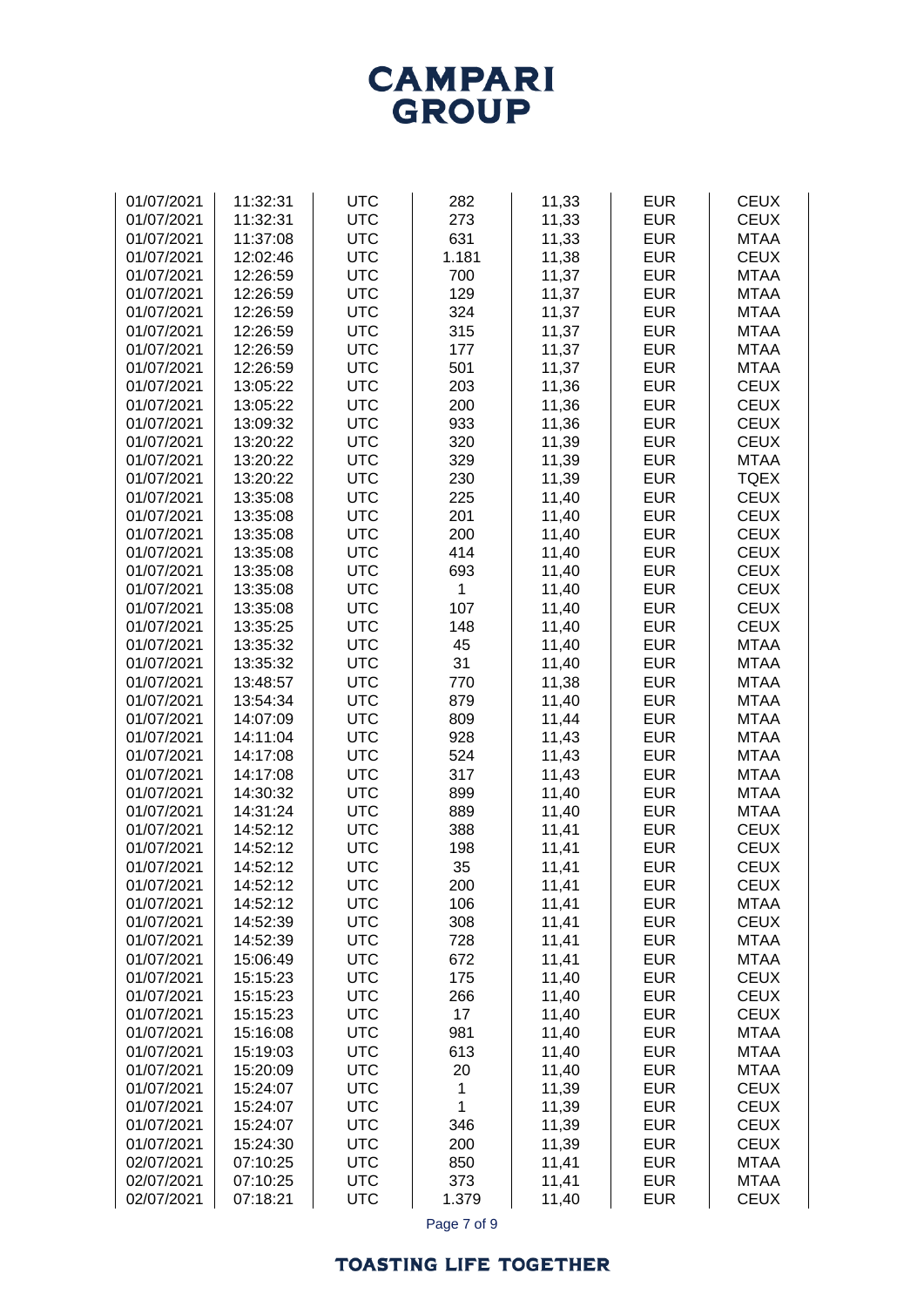**CAMPARI**<br>GROUP

| 02/07/2021 | 07:18:21 | <b>UTC</b> | 757   | 11,40 | <b>EUR</b> | <b>CEUX</b> |
|------------|----------|------------|-------|-------|------------|-------------|
| 02/07/2021 |          | <b>UTC</b> |       |       | <b>EUR</b> | <b>MTAA</b> |
|            | 07:33:18 |            | 670   | 11,41 |            |             |
| 02/07/2021 | 07:45:39 | <b>UTC</b> | 352   | 11,41 | <b>EUR</b> | <b>MTAA</b> |
| 02/07/2021 | 07:45:57 | <b>UTC</b> | 548   | 11,41 | <b>EUR</b> | <b>CEUX</b> |
| 02/07/2021 | 07:45:57 | <b>UTC</b> | 804   | 11,41 | <b>EUR</b> | <b>MTAA</b> |
| 02/07/2021 | 07:57:26 | <b>UTC</b> | 944   | 11,37 | <b>EUR</b> | <b>MTAA</b> |
| 02/07/2021 |          |            |       |       |            | <b>CEUX</b> |
|            | 08:07:42 | <b>UTC</b> | 382   | 11,38 | <b>EUR</b> |             |
| 02/07/2021 | 08:07:42 | <b>UTC</b> | 869   | 11,38 | <b>EUR</b> | <b>MTAA</b> |
| 02/07/2021 | 08:21:10 | <b>UTC</b> | 863   | 11,35 | <b>EUR</b> | <b>MTAA</b> |
| 02/07/2021 | 08:37:16 | <b>UTC</b> | 1.100 | 11,36 | <b>EUR</b> | <b>MTAA</b> |
| 02/07/2021 | 08:37:16 | <b>UTC</b> | 647   | 11,36 | <b>EUR</b> | <b>TQEX</b> |
| 02/07/2021 | 09:02:13 | <b>UTC</b> | 229   | 11,37 | <b>EUR</b> | <b>CEUX</b> |
| 02/07/2021 | 09:02:13 | <b>UTC</b> | 724   | 11,37 | <b>EUR</b> | <b>CEUX</b> |
|            |          |            |       |       |            |             |
| 02/07/2021 | 09:02:13 | <b>UTC</b> | 905   | 11,37 | <b>EUR</b> | <b>CEUX</b> |
| 02/07/2021 | 09:02:13 | <b>UTC</b> | 124   | 11,37 | <b>EUR</b> | <b>CEUX</b> |
| 02/07/2021 | 09:30:01 | <b>UTC</b> | 371   | 11,33 | <b>EUR</b> | <b>CEUX</b> |
| 02/07/2021 | 09:30:01 | <b>UTC</b> | 217   | 11,33 | <b>EUR</b> | <b>MTAA</b> |
| 02/07/2021 | 09:30:01 | <b>UTC</b> | 723   | 11,33 | <b>EUR</b> | <b>MTAA</b> |
| 02/07/2021 | 09:51:52 | <b>UTC</b> | 666   | 11,34 | <b>EUR</b> | <b>CEUX</b> |
|            |          |            | 1.573 |       | <b>EUR</b> | <b>MTAA</b> |
| 02/07/2021 | 09:51:52 | <b>UTC</b> |       | 11,34 |            |             |
| 02/07/2021 | 10:20:58 | <b>UTC</b> | 45    | 11,35 | <b>EUR</b> | <b>MTAA</b> |
| 02/07/2021 | 10:28:56 | <b>UTC</b> | 334   | 11,36 | <b>EUR</b> | <b>MTAA</b> |
| 02/07/2021 | 10:28:56 | <b>UTC</b> | 700   | 11,36 | <b>EUR</b> | <b>MTAA</b> |
| 02/07/2021 | 10:28:56 | <b>UTC</b> | 269   | 11,36 | <b>EUR</b> | <b>MTAA</b> |
| 02/07/2021 | 10:28:56 | <b>UTC</b> | 674   | 11,36 | <b>EUR</b> | <b>MTAA</b> |
| 02/07/2021 | 11:06:15 | <b>UTC</b> | 234   | 11,34 | <b>EUR</b> | <b>MTAA</b> |
| 02/07/2021 | 11:06:15 | <b>UTC</b> | 73    | 11,34 | <b>EUR</b> | <b>MTAA</b> |
|            |          |            |       |       |            |             |
| 02/07/2021 | 11:06:15 | <b>UTC</b> | 1     | 11,34 | <b>EUR</b> | <b>MTAA</b> |
| 02/07/2021 | 11:06:15 | <b>UTC</b> | 1.548 | 11,34 | <b>EUR</b> | <b>MTAA</b> |
| 02/07/2021 | 11:06:15 | <b>UTC</b> | 351   | 11,34 | <b>EUR</b> | <b>MTAA</b> |
| 02/07/2021 | 11:48:01 | <b>UTC</b> | 1.000 | 11,33 | <b>EUR</b> | <b>MTAA</b> |
| 02/07/2021 | 11:48:01 | <b>UTC</b> | 149   | 11,33 | <b>EUR</b> | <b>MTAA</b> |
| 02/07/2021 | 12:08:25 | <b>UTC</b> | 198   | 11,33 | <b>EUR</b> | <b>CEUX</b> |
| 02/07/2021 |          | <b>UTC</b> | 185   |       | <b>EUR</b> | <b>CEUX</b> |
|            | 12:08:25 |            |       | 11,33 |            |             |
| 02/07/2021 | 12:34:45 | <b>UTC</b> | 1.115 | 11,34 | <b>EUR</b> | <b>MTAA</b> |
| 02/07/2021 | 12:34:45 | <b>UTC</b> | 262   | 11,34 | <b>EUR</b> | <b>MTAA</b> |
| 02/07/2021 | 12:34:45 | <b>UTC</b> | 849   | 11,34 | <b>EUR</b> | <b>MTAA</b> |
| 02/07/2021 | 12:56:20 | <b>UTC</b> | 844   | 11,32 | <b>EUR</b> | <b>MTAA</b> |
| 02/07/2021 | 13:08:03 | <b>UTC</b> | 961   | 11,32 | <b>EUR</b> | <b>MTAA</b> |
| 02/07/2021 | 13:32:07 | <b>UTC</b> | 687   | 11,34 | <b>EUR</b> | <b>TQEX</b> |
| 02/07/2021 | 13:32:08 | <b>UTC</b> | 200   | 11,34 | <b>EUR</b> | <b>MTAA</b> |
| 02/07/2021 | 13:33:03 | <b>UTC</b> | 827   |       | <b>EUR</b> | <b>MTAA</b> |
|            |          |            |       | 11,34 |            |             |
| 02/07/2021 | 13:35:33 | <b>UTC</b> | 509   | 11,33 | <b>EUR</b> | <b>MTAA</b> |
| 02/07/2021 | 13:35:37 | <b>UTC</b> | 312   | 11,33 | <b>EUR</b> | <b>MTAA</b> |
| 02/07/2021 | 13:42:32 | <b>UTC</b> | 68    | 11,33 | <b>EUR</b> | <b>MTAA</b> |
| 02/07/2021 | 13:42:32 | <b>UTC</b> | 778   | 11,33 | <b>EUR</b> | <b>MTAA</b> |
| 02/07/2021 | 13:53:23 | <b>UTC</b> | 1.067 | 11,34 | <b>EUR</b> | <b>MTAA</b> |
| 02/07/2021 | 14:06:42 | <b>UTC</b> | 381   | 11,32 | <b>EUR</b> | <b>CEUX</b> |
|            |          | <b>UTC</b> | 1.220 |       | <b>EUR</b> | <b>MTAA</b> |
| 02/07/2021 | 14:06:42 |            |       | 11,32 |            |             |
| 02/07/2021 | 14:24:49 | <b>UTC</b> | 674   | 11,31 | <b>EUR</b> | <b>MTAA</b> |
| 02/07/2021 | 14:24:49 | <b>UTC</b> | 485   | 11,31 | <b>EUR</b> | <b>MTAA</b> |
| 02/07/2021 | 14:35:38 | <b>UTC</b> | 1.036 | 11,32 | <b>EUR</b> | <b>MTAA</b> |
| 02/07/2021 | 14:36:13 | <b>UTC</b> | 953   | 11,31 | <b>EUR</b> | <b>MTAA</b> |
| 02/07/2021 | 14:56:22 | <b>UTC</b> | 467   | 11,34 | <b>EUR</b> | <b>CEUX</b> |
| 02/07/2021 | 14:56:22 | <b>UTC</b> | 1.787 | 11,34 | <b>EUR</b> | <b>MTAA</b> |
|            |          |            |       |       |            |             |

Page 8 of 9